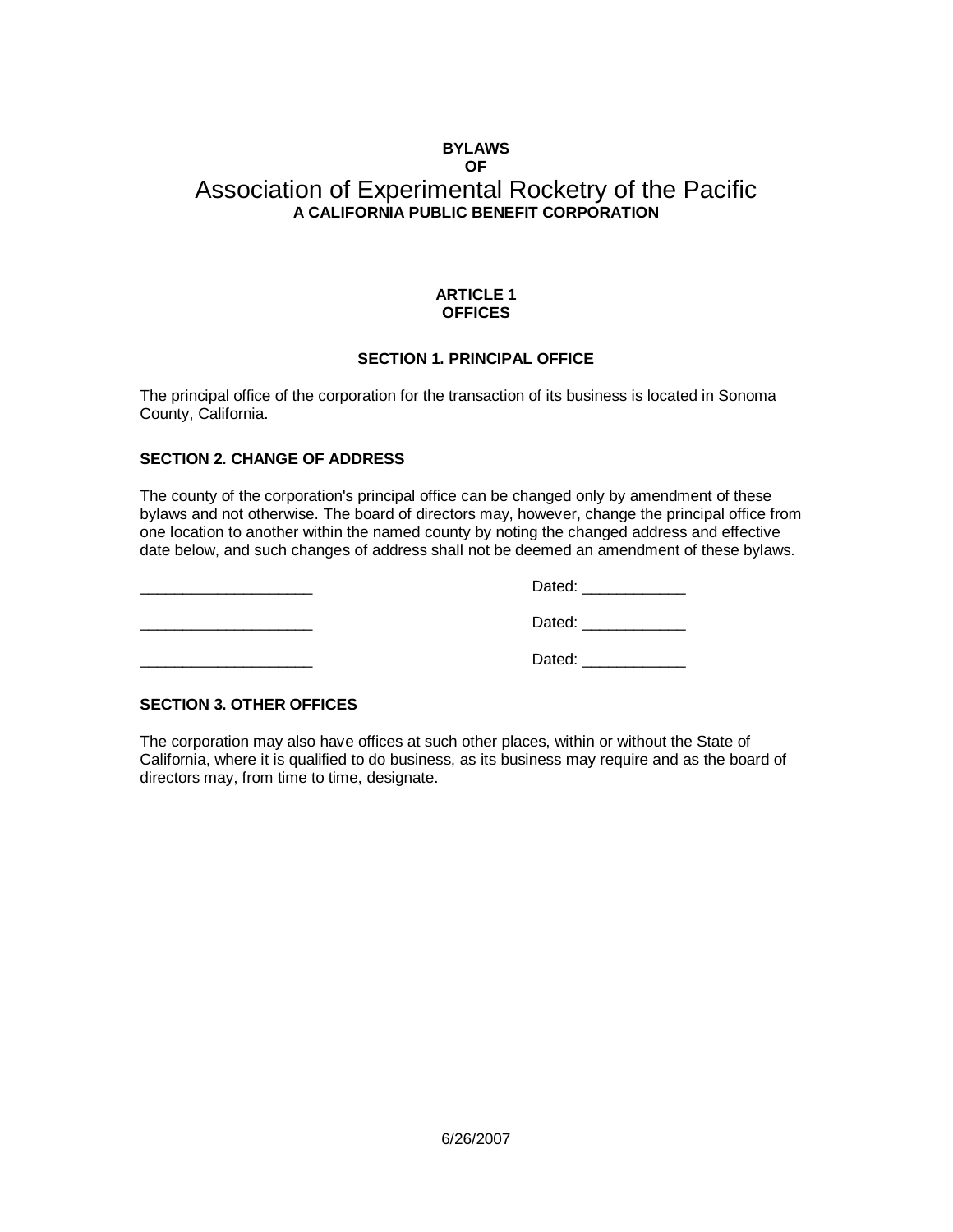#### **ARTICLE 2 OBJECTIVES AND PURPOSES**

## **SECTION 1. OBJECTIVES AND PURPOSES**

The primary objectives and purposes of this corporation shall be to advance the science and safety of experimental rocketry through public participation and awareness and by any means consistent with the bylaws of this corporation. These shall include, but are not limited to:

- (a) Organizing events through which the public can gain understanding of the physics, chemistry, and mechanical challenges of rocketry,
- (b) Foster curiosity and subsequent inventiveness and drive to improve the science of rocketry.
- (c) Expand the base of individuals interested in higher learning through experience and participation in events of other organizations.
- (d) Provide opportunities to students for hands-on design, construction, and experimentation in real-world on-board rocketry environments by supporting educational institutions and their science-based programs.
- (e) Own and operate a rocket range for safely launching, tracking, and recovering experimental high energy rockets and low orbit satellites.

#### **SECTION 2. ORGANIZATION AND OPERATION**

The Association of Experimental Rocketry of the Pacific shall be organized and operated exclusively for educational and scientific purposes within the meaning of Section 501(c) (3) of the Internal Revenue Code.

#### **SECTION 3. PROHIBITED ACTIVITIES**

(a) Notwithstanding any other provisions of these Bylaws, The Association of Experimental Rocketry of the Pacific shall not carry on any other activities not permitted to be carried on (1) by an organization exempt from Federal income tax under Section 501(c) (3) of the Internal Revenue Code, or (2) by an organization, contributions to which are deductible under Section 170(c) (2) of the Internal Revenue Code.

(b) No substantial part of the activities of The Association of Experimental Rocketry of the Pacific shall consist of carrying on propaganda, or otherwise attempting to influence legislation, and The Association of Experimental Rocketry of the Pacific shall not participate or intervene in any political campaign, including publication or distribution of statements on behalf of any candidate for public office.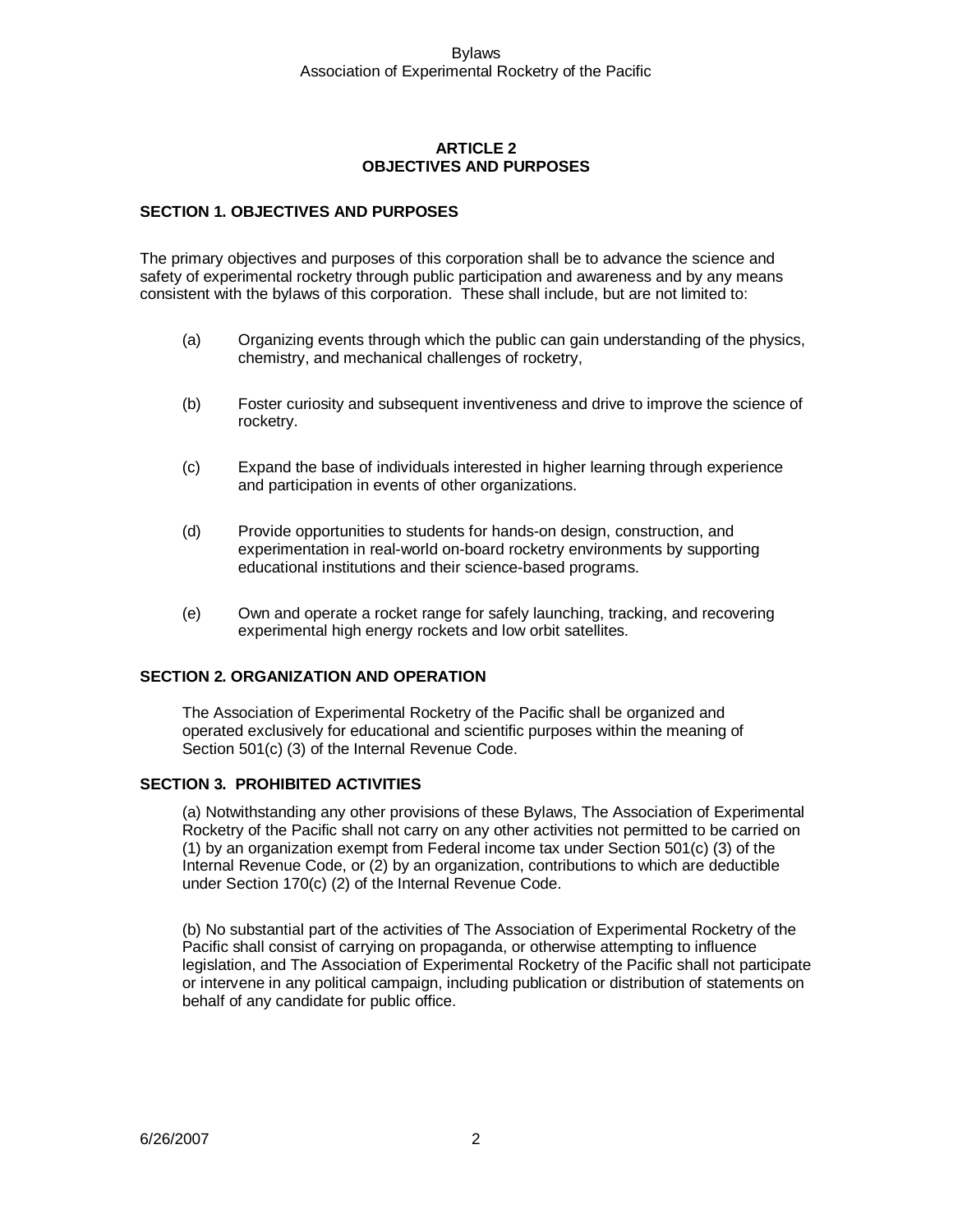# **SECTION 4. DISSOLUTION**

In the event of dissolution of The Association of Experimental Rocketry of the Pacific, after paying or adequately providing for its debts and obligations, the President and Treasurer shall distribute all assets of The Association of Experimental Rocketry of the Pacific to such organizations as are qualified as tax exempt under Section 501(c)(3) of the Internal Revenue Code or the corresponding provisions of a future Internal Revenue Code.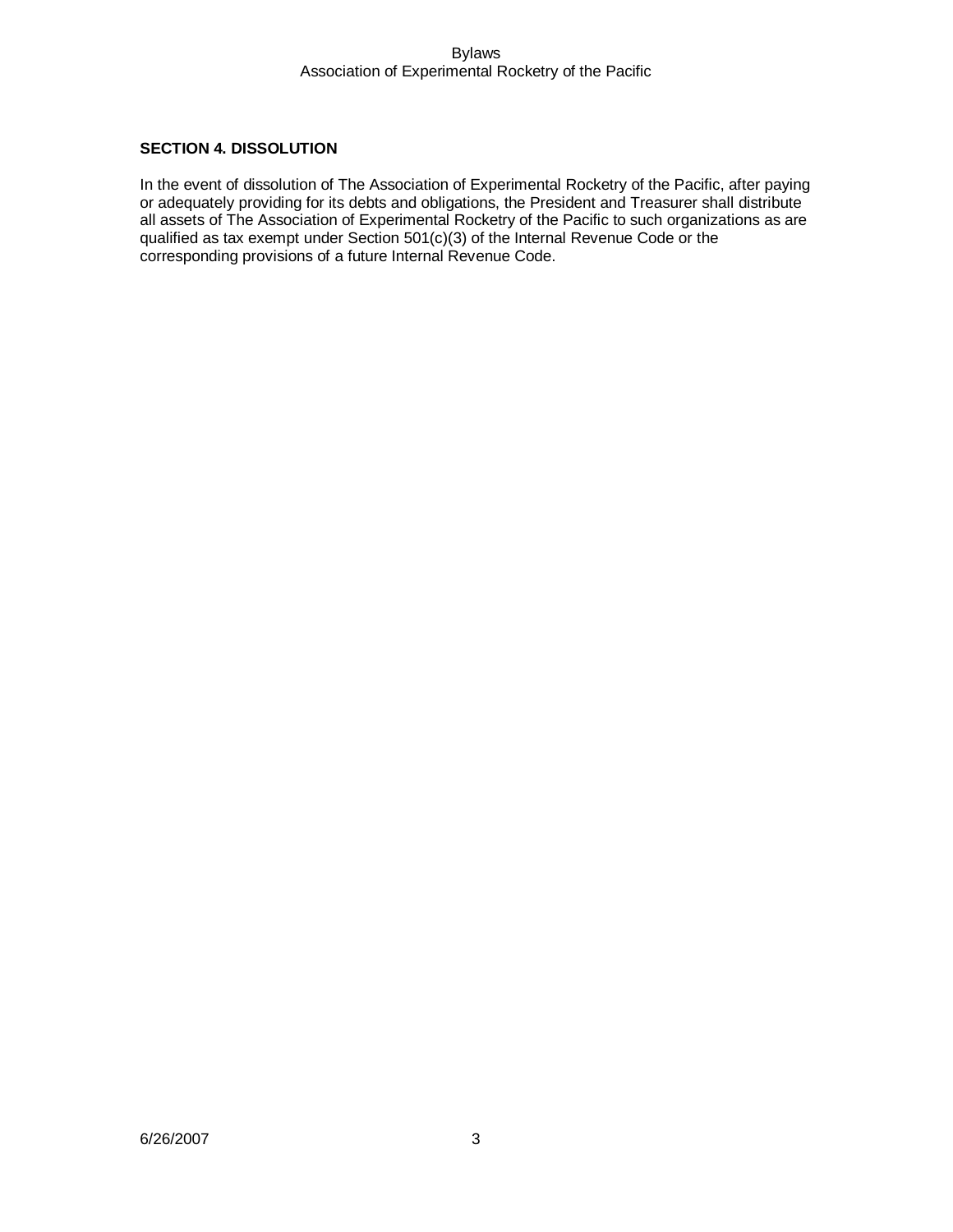## **ARTICLE 3 DIRECTORS**

#### **SECTION 1. NUMBER**

The corporation shall have not less than five (5) directors and not more than eleven (11), with the exact number to be fixed within these limits by approval of the board of directors in the manner provided in these bylaws. No reduction in the authorized number of directors shall have the effect of removing any incumbent director prior to the expiration of such director's term of office.

# **SECTION 2. TERMS OF OFFICE**

Directors shall be appointed for a term of three (3) years. As the end of the appointed term of three (3) years approaches, each director shall hold office until the next annual meeting for election of the board of directors as specified in these bylaws, and until his or her successor is elected or appointed and qualifies.

Notwithstanding the foregoing, the board of directors may appoint directors for staggered terms of less than three (3) years to ensure that the terms of no more than one-third of the directors expire in any single year.

## **SECTION 3. POWERS**

Subject to the provisions of the California Nonprofit Public Benefit Corporation law and any limitations in the articles of incorporation and bylaws relating to action required or permitted to be taken or approved by the members, if any, of this corporation, the activities and affairs of this corporation shall be conducted and all corporate powers shall be exercised by or under the direction of the board of directors.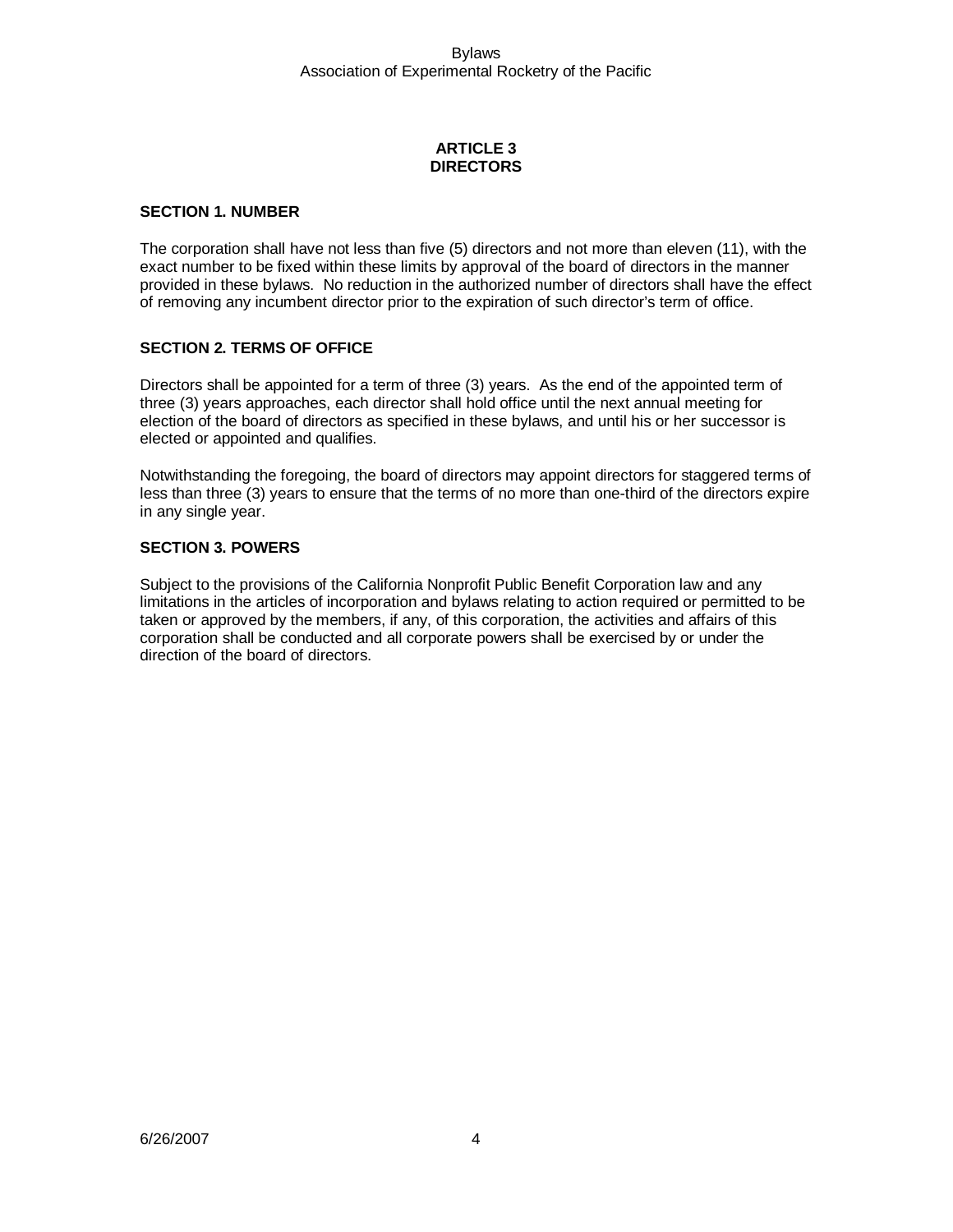#### **SECTION 4. DUTIES**

It shall be the duty of the board of directors to:

(a) Perform any and all duties imposed on them collectively or individually by law, by the articles of incorporation of this corporation, or by these bylaws;

(b) Appoint and remove, employ and discharge, and, except as otherwise provided in these bylaws, prescribe the duties and fix the compensation, if any, of all officers, agents, and employees of the corporation;

(c) Supervise all officers, agents, and employees of the corporation to assure that their duties are performed properly;

(d) Meet at such times and places as required by these bylaws;

(e) Register their street, e-mail, and fax addresses with the secretary of the corporation. Confirmed notices of meetings mailed, telegraphed, e-mailed, or faxed to them at such addresses shall be valid notices thereof.

#### **SECTION 5. COMPENSATION**

Directors shall serve without compensation. They shall be allowed reasonable advancement or reimbursement of expenses incurred in the performance of their regular duties as specified in Section 4 of this Article. Directors as such may not be compensated for rendering services to the corporation in any capacity.

#### **SECTION 6. RESTRICTION REGARDING INTERESTED DIRECTORS**

Notwithstanding any other provision of these bylaws, not more than forty-nine percent (49%) of the persons serving on the board may be interested persons. For purposes of this Section, "interested persons" means either:

(a) Any person currently being compensated by the corporation for services rendered it within the previous twelve (12) months, whether as a full- or part-time officer or other employee, independent contractor, or otherwise.

(b) Any brother, sister, ancestor, descendant, spouse, brother-in-law, sister-in-law, son-in-law, daughter-in-law, mother-in-law, or father-in-law of any such person.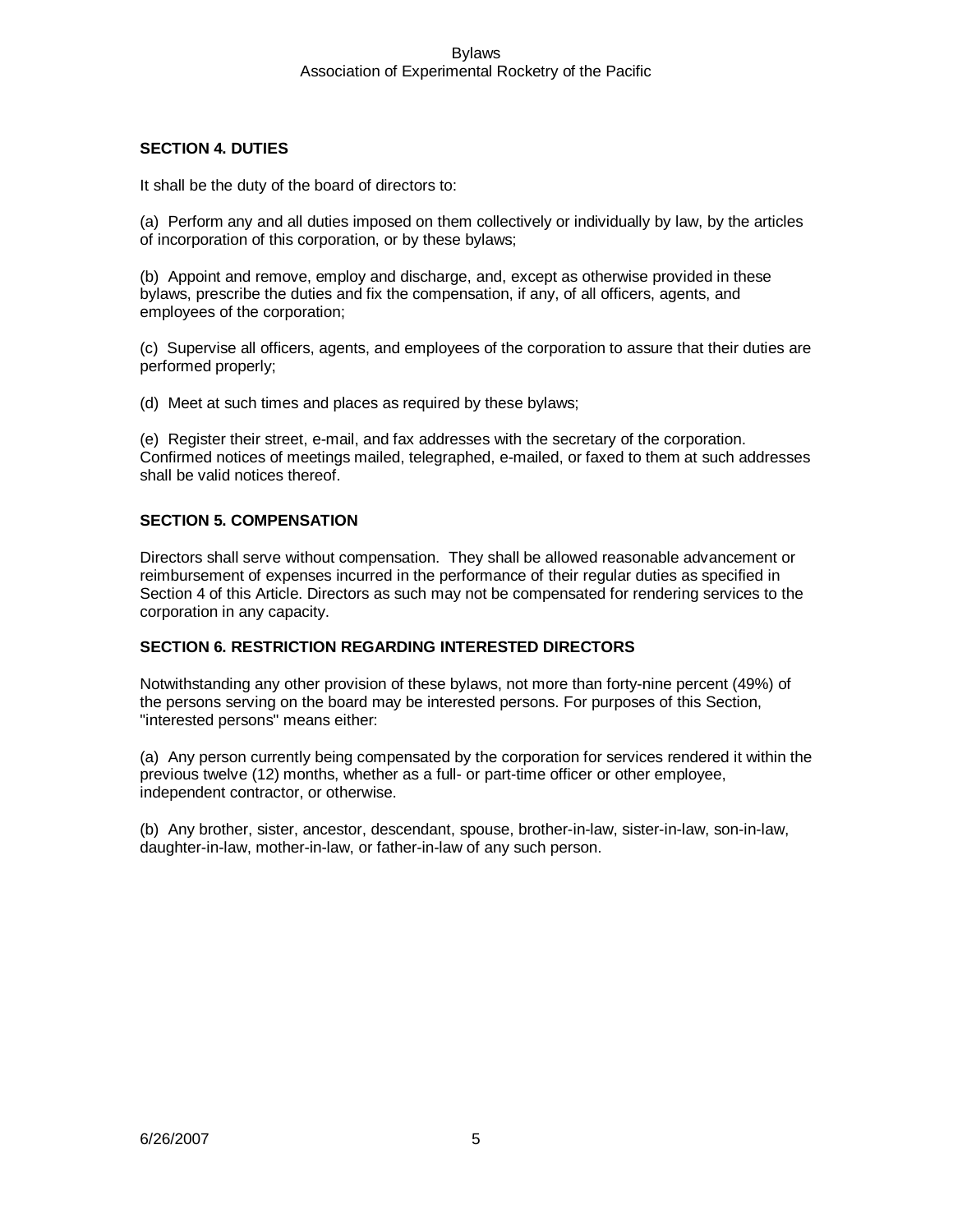## **SECTION 7. PLACE OF MEETINGS**

Regular meetings shall be held at the principal office of the corporation unless otherwise provided by the board, or at such place within or without the State of California which has been designated from time to time by resolution of the board of directors. In the absence of such designation, any regular meeting not held at the principal office of the corporation shall be valid only if held with the written consent of all directors given either before or after the meeting and filed with the secretary of the corporation or after all board members have been given written notice of the meeting as hereinafter provided for special meetings of the board.

Annual meetings will be held at, or within fifty (50) miles of the location of a major corporate event unless otherwise provided by the board by resolution of the board of directors.

Any meeting, regular or special, may be held by conference telephone, electronic video screen communication, or other communications equipment. Participation in a virtual meeting through use of conference telephone constitutes presence in person at that meeting so long as all directors participating in the meeting are able to hear one another. Participation in a virtual meeting through use of electronic video screen communication or other communications equipment (other than conference telephone) also constitutes presence in person at that meeting.

For a virtual meeting to be valid, all of the following apply:

a) Each director participating in the meeting can communicate with all of the other directors concurrently;

b) Each director is provided the means of participating in all matters before the board, including, without limitation, the capacity to propose, or to interpose an objection to, a specific action to be taken by the corporation; and

c) The corporation adopts and implements some means of verifying 1) that all persons participating in the meeting are directors of the corporation or are otherwise entitled to participate in the meeting, and 2) that all actions of, or votes by, the board are taken and cast only by directors and not by persons who are not directors.

#### **SECTION 8. REGULAR AND ANNUAL MEETINGS**

Regular meetings of directors shall be held as the board may designate.

The annual meeting will be held at the major corporate event whose start date is nearest to the 15th day of September in each year. The exact time and location of annual meetings shall be advertised on the corporate Internet event calendar no less than fifteen (15) days prior to the event. Annual meetings shall be held no sooner than thirty (30) minutes after the close of the FAA waiver on the first  $(1<sup>st</sup>)$  day of the event, and no later than three (3) hours after the close of the FAA waiver on last day of the event.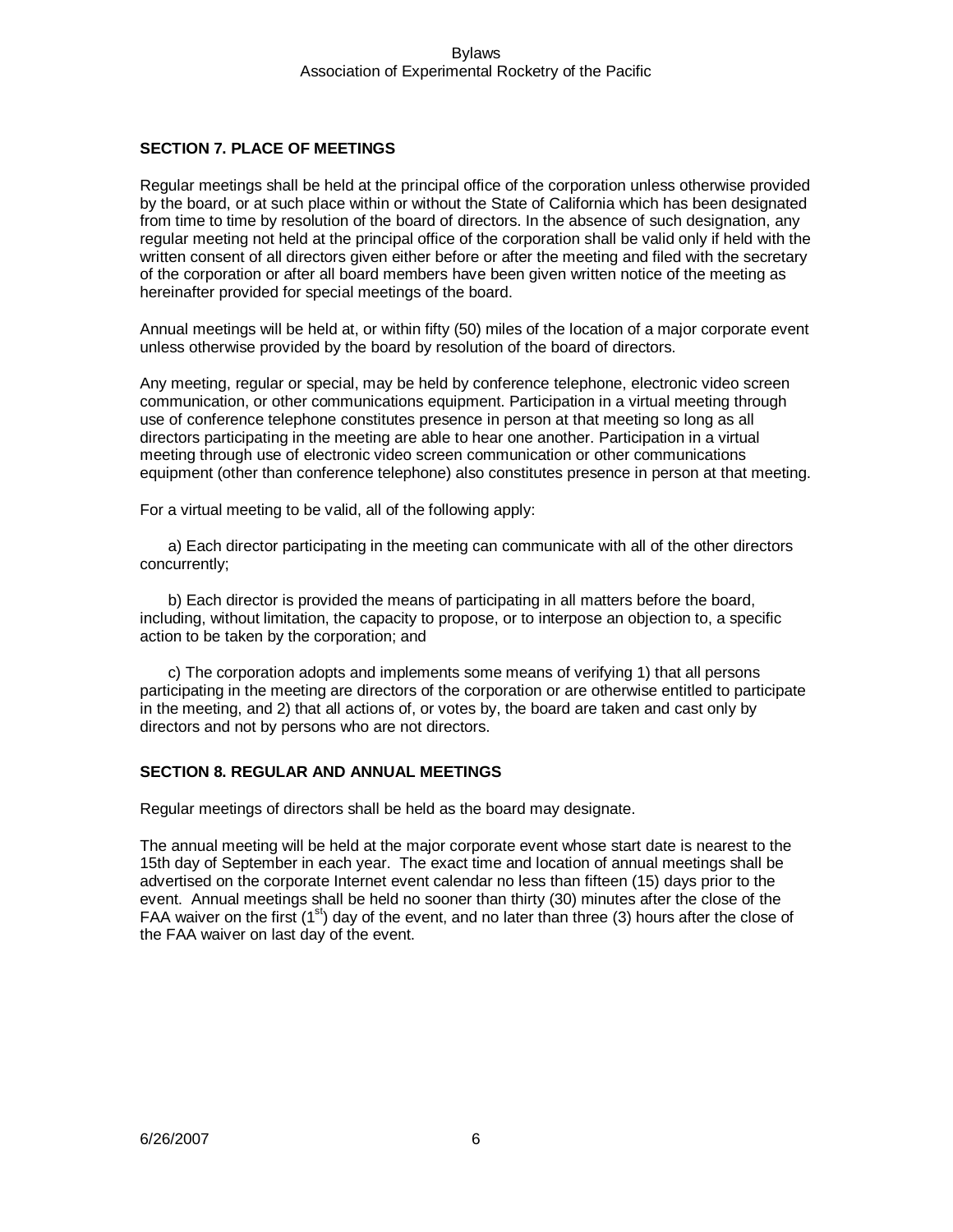## **SECTION 9. SPECIAL MEETINGS**

Special meetings of the board of directors may be called by the chairperson of the board, the president, the vice president, the secretary, or by any two directors, and such meetings shall be held at the place, within or without the State of California, designated by the person or persons calling the meeting, and in the absence of such designation, at the principal office of the corporation.

## **SECTION 10. NOTICE OF MEETINGS**

Regular meetings of the board may be held without notice. Special meetings of the board shall be held upon a minimum of four (4) days' notice. Annual meetings of the board shall be held upon a minimum of fifteen (15) days' notice. Such notices shall be addressed to each director at his or her address as shown on the books of the corporation as provided by Section 4(e) of this Article. Notice of the time and place of holding an adjourned meeting need not be given to absent directors if the time and place of the adjourned meeting are fixed at the meeting adjourned and if such adjourned meeting is held no more than twenty-four (24) hours from the time of the original meeting. Notice shall be given of any adjourned regular, annual, or special meeting to directors absent from the original meeting if the adjourned meeting is held more than twenty-four (24) hours from the time of the original meeting.

## **SECTION 11. CONTENTS OF NOTICE**

Notice of meetings not herein dispensed with shall specify the place, day, and hour of the meeting. The purpose of any board meeting need not be specified in the notice.

## **SECTION 12. WAIVER OF NOTICE AND CONSENT TO HOLDING MEETINGS**

The transactions of any meeting of the board, however called and noticed or wherever held, are as valid as though the meeting had been duly held after proper call and notice, provided a quorum, as hereinafter defined, is present and provided that either before or after the meeting each director not present signs a waiver of notice, a consent to holding the meeting, or an approval of the minutes thereof. All such waivers, consents, or approvals shall be filed with the corporate records or made a part of the minutes of the meeting.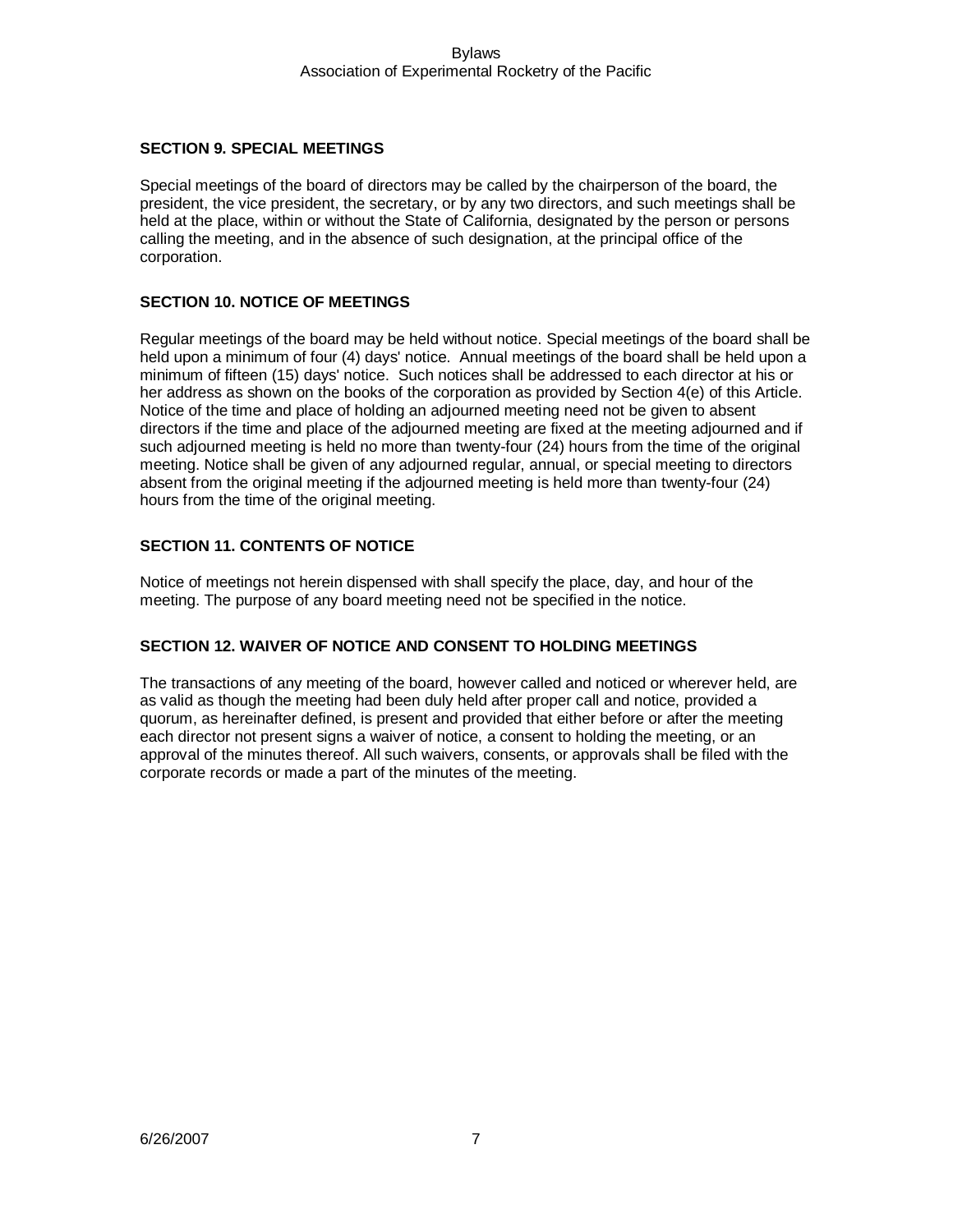## **SECTION 13. QUORUM FOR MEETINGS**

A quorum shall consist of a majority of the authorized members of the board of directors.

Except as otherwise provided in these bylaws or in the articles of incorporation of this corporation, or by law, no business shall be considered by the board at any meeting at which a quorum, as hereinafter defined, is not present, and the only motion which the chairperson of the board shall entertain at such meeting is a motion to adjourn. However, a majority of the directors present at such meeting may adjourn from time to time until the time fixed for the next regular meeting of the board.

When a meeting is adjourned for lack of a quorum, it shall not be necessary to give any notice of the time and place of the adjourned meeting or of the business to be transacted at such meeting, other than by announcement at the meeting at which the adjournment is taken, except as provided in Section 10 of this Article.

The directors present at a duly called and held meeting at which a quorum is initially present may continue to do business notwithstanding the loss of a quorum at the meeting due to a withdrawal of directors from the meeting, provided that any action thereafter taken must be approved by at least a majority of the required quorum for such meeting or such greater percentage as may be required by law, or the articles of incorporation or bylaws of this corporation.

## **SECTION 14. MAJORITY ACTION AS BOARD ACTION**

Every act or decision done or made by a majority of the directors present at a meeting duly held at which a quorum is present is the act of the board of directors, unless the articles of incorporation or bylaws of this corporation, or provisions of the California Nonprofit Public Benefit Corporation Law, particularly those provisions relating to appointment of committees (Section 5212), approval of contracts or transactions in which a director has a material financial interest (Section 5233) and indemnification of directors (Section 5238e), require a greater percentage or different voting rules for approval of a matter by the board.

## **SECTION 15. CONDUCT OF MEETINGS**

Meetings of the board of directors shall be presided over by the chairperson of the board, or, if no such person has been so designated or, in his or her absence, the president of the corporation or, in his or her absence, by the vice president of the corporation or, in the absence of each of these persons, by a chairperson chosen by a majority of the directors present at the meeting. The secretary of the corporation shall act as secretary of all meetings of the board, provided that, in his or her absence, the presiding officer shall appoint another person to act as secretary of the meeting.

Meetings shall be governed by the current edition of Robert's Rules of Order, Newly Revised, as such rules may be revised from time to time, insofar as such rules are not inconsistent with or in conflict with these bylaws, with the articles of incorporation of this corporation, or with provisions of law.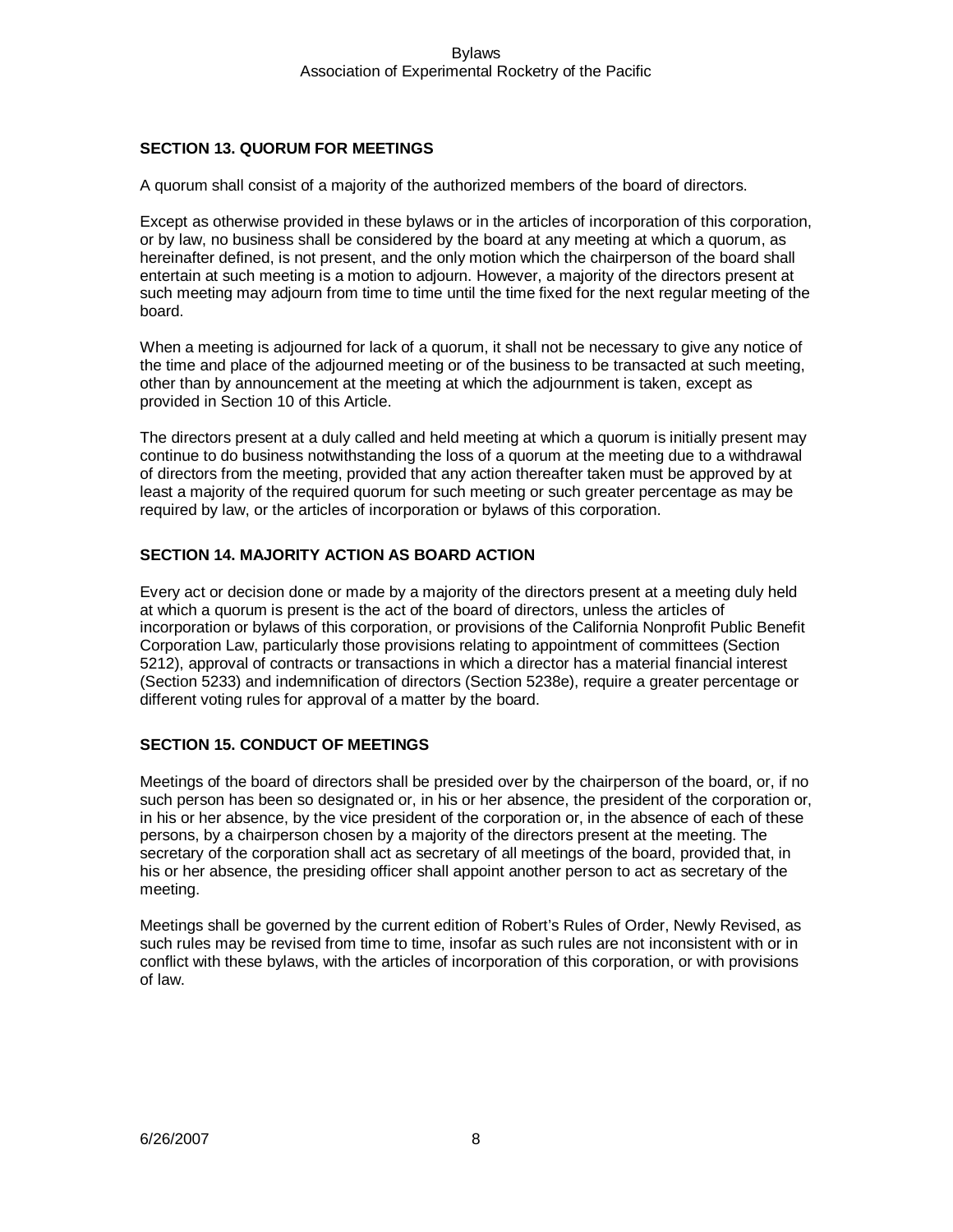## **SECTION 16. ACTION BY UNANIMOUS WRITTEN CONSENT WITHOUT MEETING**

Any action required or permitted to be taken by the board of directors under any provision of law may be taken without a meeting, if all members of the board shall individually or collectively consent in writing to such action. For the purposes of this Section only, "all members of the board" shall not include any "interested director" as defined in Section 5233 of the California Nonprofit Public Benefit Corporation Law. Such written consent or consents shall be filed with the minutes of the proceedings of the board. Such action by written consent shall have the same force and effect as the unanimous vote of the directors. Any certificate or other document filed under any provision of law which relates to action so taken shall state that the action was taken by unanimous written consent of the board of directors without a meeting and that the bylaws of this corporation authorize the directors to so act, and such statement shall be prima facie evidence of such authority.

## **SECTION 17. VACANCIES**

Vacancies on the board of directors shall exist (1) on the death, resignation, or removal of any director, (2) whenever the number of authorized directors is increased**.**

The board of directors may declare vacant the office of a director who has been declared of unsound mind by a final order of court, or convicted of a felony, or been found by a final order or judgment of any court to have breached any duty under Section 5230 and following of the California Nonprofit Public Benefit Corporation Law.

If this corporation has any members, then, if the corporation has fewer than fifty (50) members, directors may be removed without cause by a majority of all members, or, if the corporation has fifty (50) or more members, by vote of a majority of the votes represented at a membership meeting at which a quorum is present.

Any director may resign effective upon giving written notice to the chairperson of the board, the president, the secretary, or the board of directors, unless the notice specifies a later time for the effectiveness of such resignation. No director may resign if the corporation would then be left without a duly elected director or directors in charge of its affairs, except upon notice to the attorney general.

Vacancies on the board may be filled by approval of the board or, if the number of directors then in office is less than a quorum, by (1) the unanimous written consent of the directors then in office, (2) the affirmative vote of a majority of the directors then in office at a meeting held pursuant to notice or waivers of notice complying with this Article of these bylaws, or (3) a sole remaining director. If this corporation has members, however, vacancies created by the removal of a director may be filled only by the approval of the members. The members, if any, of this corporation may elect a director at any time to fill any vacancy not filled by the directors.

A person elected to fill a vacancy as provided by this Section shall hold office until the next annual election of the board of directors or until his or her death, resignation, or removal from office.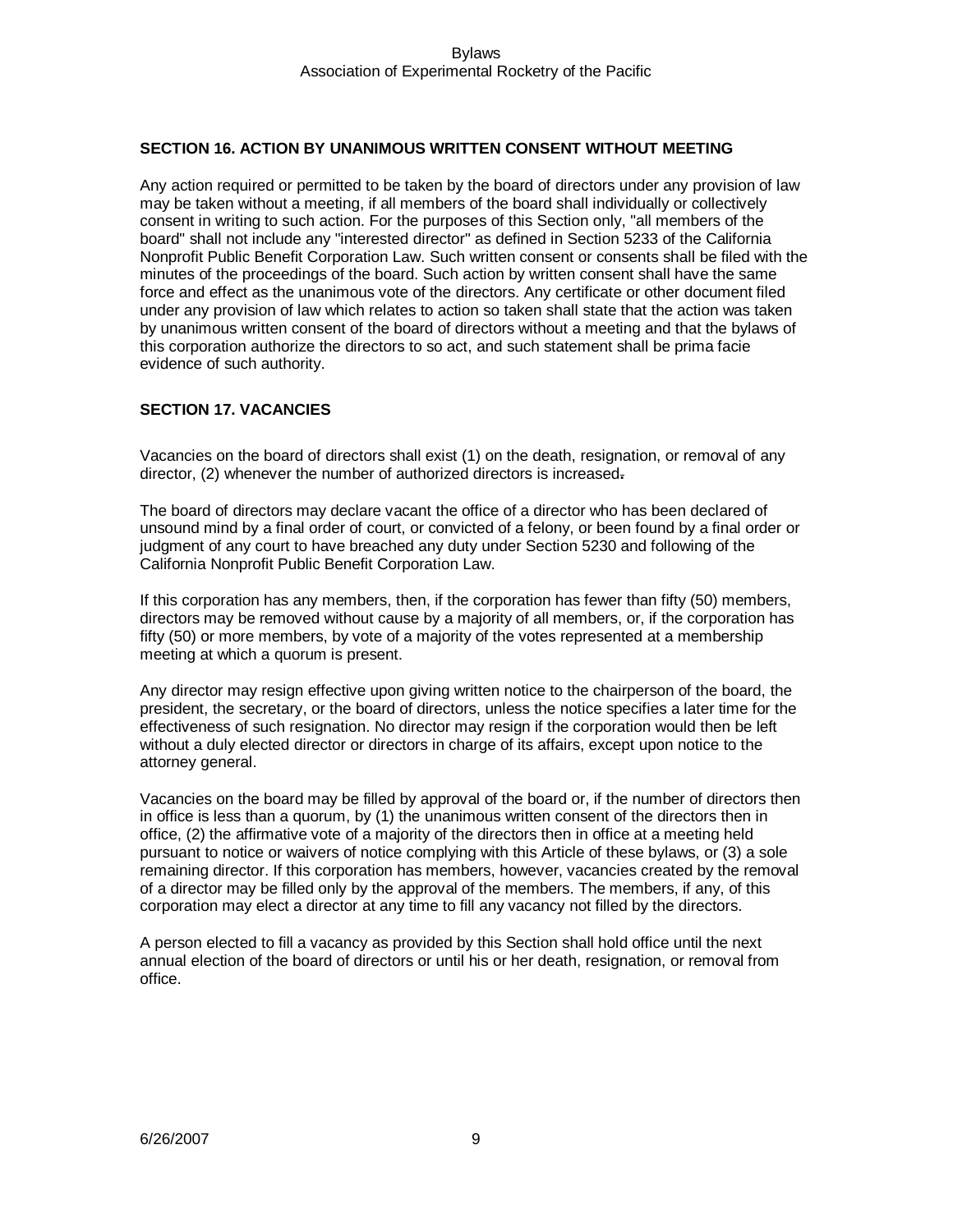## **SECTION 18. NONLIABILITY OF DIRECTORS**

The directors shall not be personally liable for the debts, liabilities, or other obligations of the corporation.

#### **SECTION 19. INDEMNIFICATION BY CORPORATION OF DIRECTORS, OFFICERS, EMPLOYEES, AND OTHER AGENTS**

To the extent that a person who is, or was, a director, officer, employee, or other agent of this corporation has been successful on the merits in defense of any civil, criminal, administrative, or investigative proceeding brought to procure a judgment against such person by reason of the fact that he or she is, or was, an agent of the corporation, or has been successful in defense of any claim, issue, or matter, therein, such person shall be indemnified against expenses actually and reasonably incurred by the person in connection with such proceeding.

If such person either settles any such claim or sustains a judgment against him or her, then indemnification against expenses, judgments, fines, settlements, and other amounts reasonably incurred in connection with such proceedings shall be provided by this corporation but only to the extent allowed by, and in accordance with the requirements of, Section 5238 of the California Nonprofit Public Benefit Corporation Law.

#### **SECTION 20. INSURANCE FOR CORPORATE AGENTS**

The board of directors may adopt a resolution authorizing the purchase and maintenance of insurance on behalf of any agent of the corporation (including a director, officer, employee, or other agent of the corporation) against any liability other than for violating provisions of law relating to self-dealing (Section 5233 of the California Nonprofit Public Benefit Corporation Law) asserted against or incurred by the agent in such capacity or arising out of the agent's status as such, whether or not the corporation would have the power to indemnify the agent against such liability under the provisions of Section 5238 of the California Nonprofit Public Benefit Corporation Law.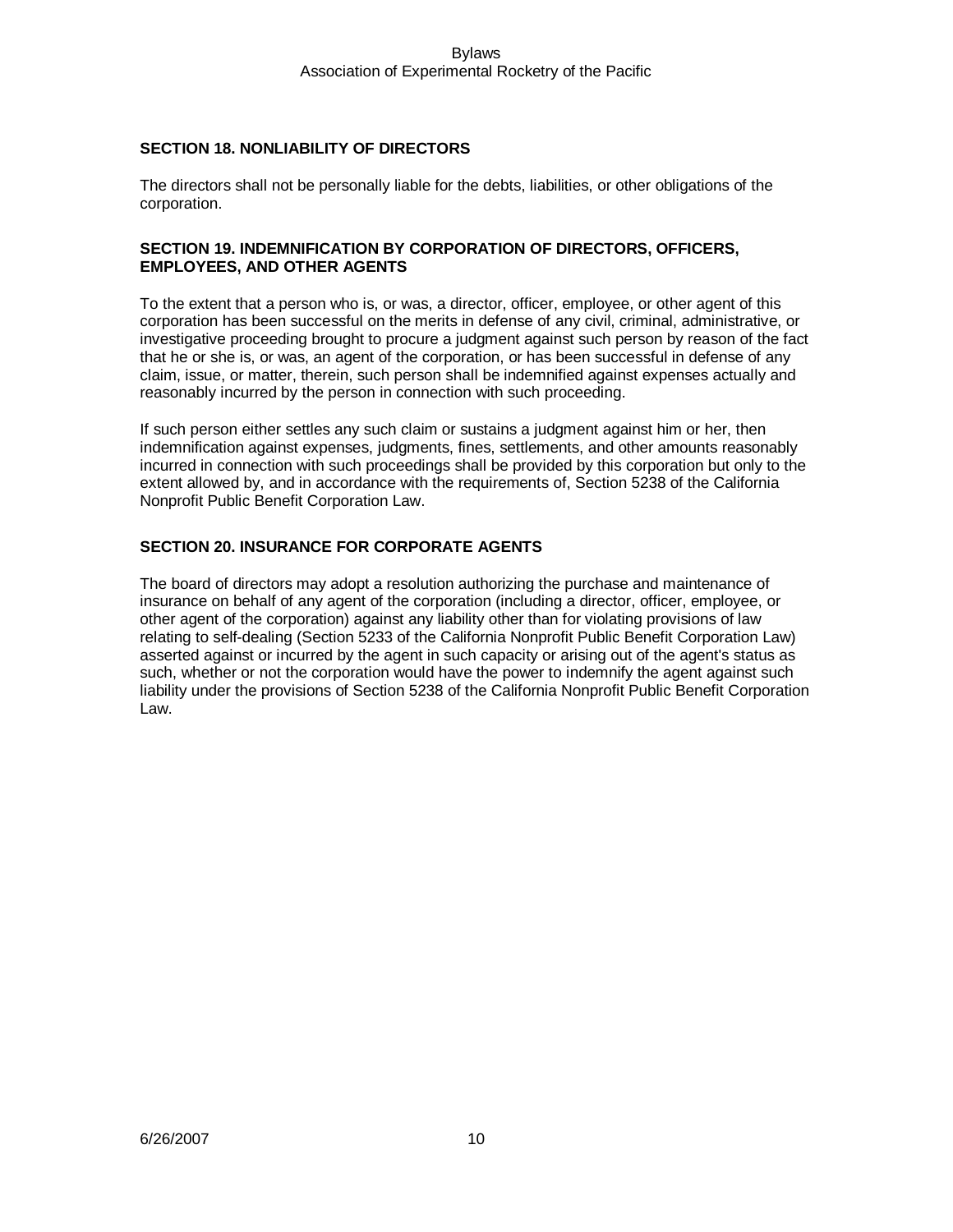# **ARTICLE 4 OFFICERS**

#### **SECTION 1. NUMBER OF OFFICERS**

The officers of the corporation shall be a president, a vice-president, a secretary, and a chief financial officer who shall be designated the treasurer. The corporation may also have, as determined by the board of directors, a chairperson of the board, one or more additional vice presidents, assistant secretaries, assistant treasurers, or other officers. Any number of offices may be held by the same person except that neither the secretary nor the treasurer may serve as the president or chairperson of the board. Additional vice presidents, assistant secretaries, assistant treasurers, or other officers shall be ex-officio members of the board of directors, without vote.

## **SECTION 2. QUALIFICATION, ELECTION, AND TERM OF OFFICE**

Except as otherwise expressly provided in this Article, any person may serve as an officer of this corporation. Officers shall be elected by the board of directors. Officers shall serve for a term of one year. Each officer shall serve until he or she resigns, is removed or is otherwise disqualified to serve, or until his or her successor shall be elected and qualified, whichever occurs first.

## **SECTION 3. SUBORDINATE OFFICERS**

The board of directors may appoint such other officers or agents as it may deem desirable, and such officers shall serve such terms, have such authority, and perform such duties as may be prescribed from time to time by the board of directors.

## **SECTION 4. REMOVAL AND RESIGNATION**

Any officer, as such, may be removed, either with or without cause, by the board of directors, at any time. Any officer may resign at any time by giving written notice to the board of directors or to the president or secretary of the corporation. Any such resignation shall take effect at the date of receipt of such notice or at any later date specified therein, and, unless otherwise specified therein, the acceptance of such resignation shall not be necessary to make it effective.

The above provisions of this Section shall be superseded by any conflicting terms of a contract which has been approved or ratified by the board of directors relating to the employment of any officer of the corporation.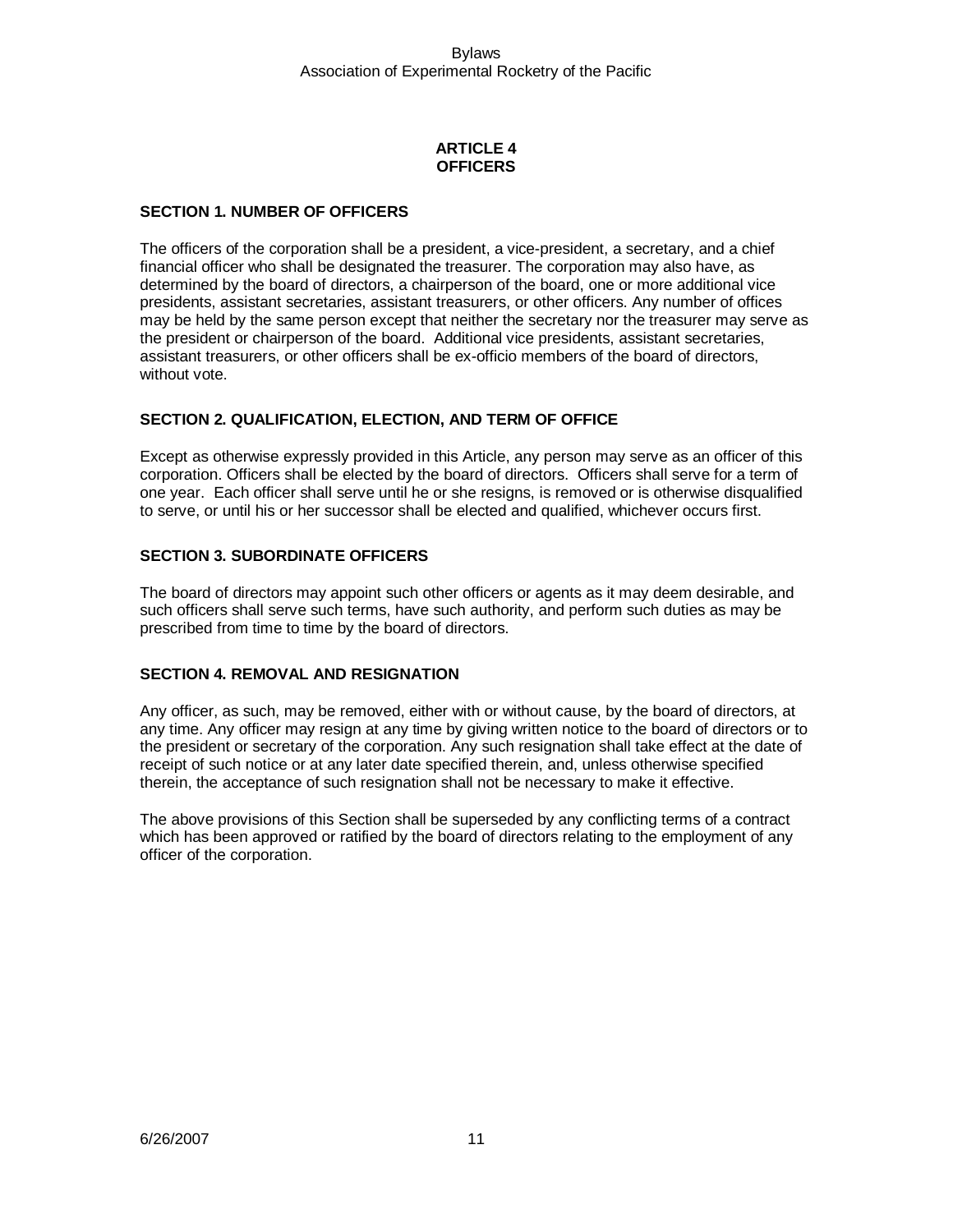## **SECTION 5. VACANCIES**

Any vacancy caused by the death, resignation, removal, disqualification, or otherwise, of any officer shall be filled by the board of directors. In the event of a vacancy in any office other than that of president, such vacancy may be filled temporarily by appointment by the president until such time as the board shall fill the vacancy. Vacancies occurring in offices of officers appointed at the discretion of the board may or may not be filled as the board shall determine.

## **SECTION 6. PRESIDENT**

The president shall be elected by the board of directors from among the incumbent members.

The president shall be the chief executive officer of the corporation and shall, subject to the control of the board of directors, supervise and control the affairs of the corporation and the activities of the officers. He or she shall perform all duties incident to his or her office and such other duties as may be required by law, by the articles of incorporation of this corporation, or by these bylaws, or which may be prescribed from time to time by the board of directors. Unless another person is specifically appointed as chairperson of the board of directors, he or she shall preside at all meetings of the board of directors. If applicable, the president shall preside at all meetings of the members. Except as otherwise expressly provided by law, by the articles of incorporation, or by these bylaws, he or she shall, in the name of the corporation, execute such deeds, mortgages, bonds, contracts, checks, or other instruments which may from time to time be authorized by the board of directors.

## **SECTION 7. VICE PRESIDENT**

The vice-president shall be elected by the board of directors from among the incumbent members.

In the absence of the president, or in the event of his or her inability or refusal to act, the vice president shall perform all the duties of the president, and when so acting shall have all the powers of, and be subject to all the restrictions on, the president. The vice president shall have other powers and perform such other duties as may be prescribed by law, by the articles of incorporation, or by these bylaws, or as may be prescribed by the board of directors.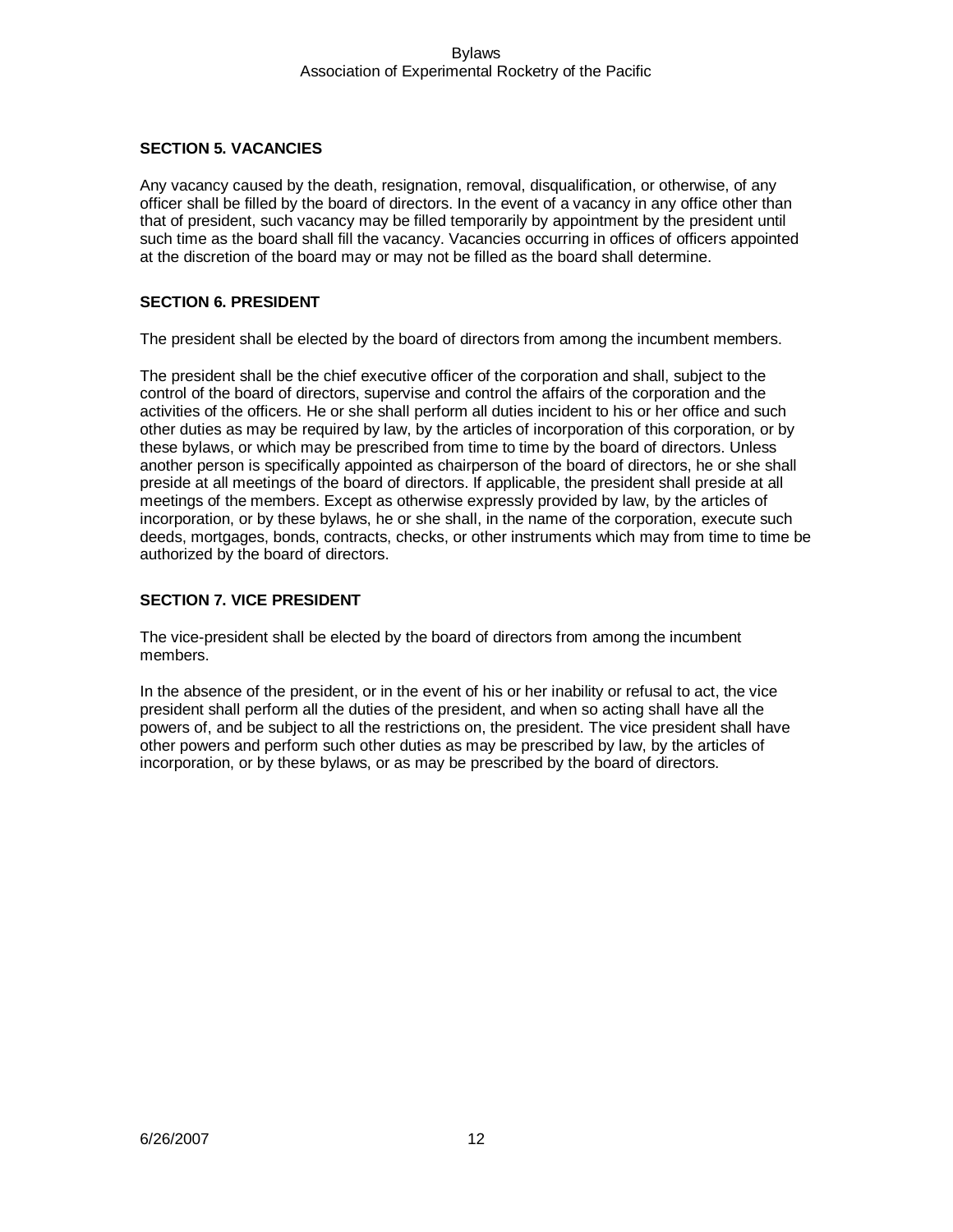#### **SECTION 8. SECRETARY**

The secretary shall be elected by the board of directors from among the incumbent members.

The secretary shall:

Certify and keep at the principal office of the corporation the original, or a copy of these bylaws as amended or otherwise altered to date.

Keep at the principal office of the corporation or at such other place as the board may determine, a book of minutes of all meetings of the directors, and, if applicable, meetings of committees of directors and of members, recording therein the time and place of holding, whether regular, annual, or special, how called, how notice thereof was given, the names of those present or represented at the meeting, and the proceedings thereof.

See that all notices are duly given in accordance with the provisions of these bylaws or as required by law.

Be custodian of the records of the corporation, the execution of which on behalf of the corporation is authorized by law or these bylaws.

Keep at the principal office of the corporation or at such other place as the board may determine, a membership book containing the name and mailing address, and other information as designated by the board of directors of each and any member, and, in the case where any membership has been terminated, the secretary shall record such fact in the membership book together with the date on which such membership ceased.

Exhibit at all reasonable times to any director of the corporation, or to his or her agent or attorney, on request therefor, the bylaws, the membership book, and the minutes of the proceedings of the directors of the corporation.

In general, perform all duties incident to the office of secretary and such other duties as may be required by law, by the articles of incorporation of this corporation, or by these bylaws, or which may be assigned to him or her from time to time by the board of directors.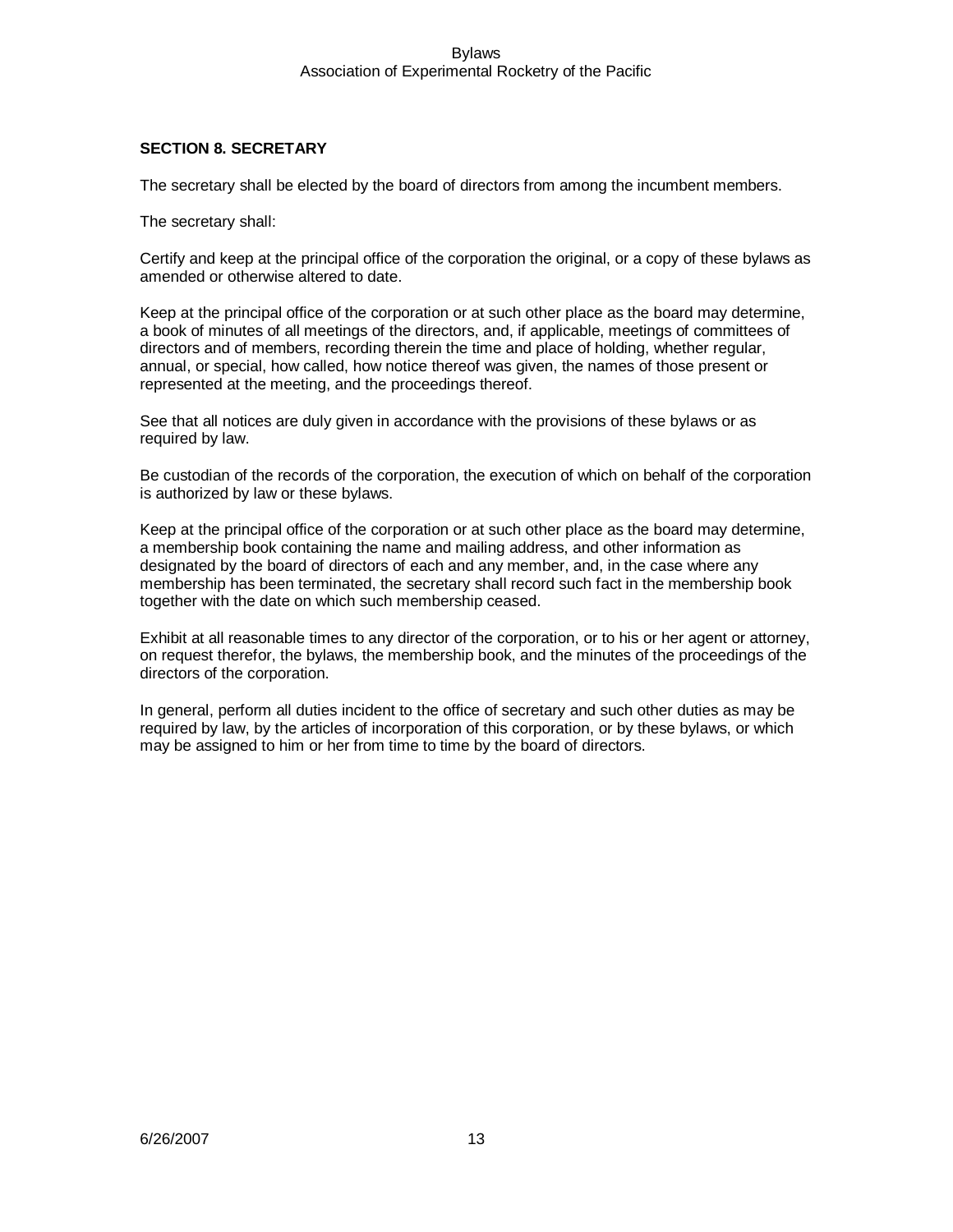#### **SECTION 9. TREASURER**

The treasurer shall be elected by the board of directors from among the incumbent members.

Subject to the provisions of these bylaws relating to the "Execution of Instruments, Deposits, and Funds," the treasurer shall:

Have charge and custody of, and be responsible for, all funds and securities of the corporation, and deposit all such funds in the name of the corporation in such banks, trust companies, or other depositories as shall be selected by the board of directors.

Receive, and give receipt for, monies due and payable to the corporation from any source whatsoever.

Disburse, or cause to be disbursed, the funds of the corporation as may be directed by the board of directors, taking proper vouchers for such disbursements.

Keep and maintain adequate and correct accounts of the corporation's properties and business transactions, including accounts of its assets, liabilities, receipts, disbursements, gains and losses.

Exhibit at all reasonable times the books of account and financial records to any director of the corporation, or to his or her agent or attorney, on request therefor.

Render to the president and directors, whenever requested, an account of any or all of his or her transactions as treasurer and of the financial condition of the corporation.

Prepare, or cause to be prepared, and certify, or cause to be certified, the financial statements to be included in any required reports.

In general, perform all duties incident to the office of treasurer and such other duties as may be required by law, by the articles of incorporation of the corporation, or by these bylaws, or which may be assigned to him or her from time to time by the board of directors.

#### **SECTION 10. COMPENSATION**

The salaries of the officers, if any, shall be fixed from time to time by resolution of the board of directors, and no officer shall be prevented from receiving such salary by reason of the fact that he or she is also a director of the corporation, provided, however, that such compensation paid a director for serving as an officer of this corporation shall only be allowed if permitted under the provisions of Article 3, Section 6 of these bylaws. In all cases, any salaries received by officers of this corporation shall be reasonable and given in return for services actually rendered for the corporation which relate to the performance of the charitable or public purposes of this corporation.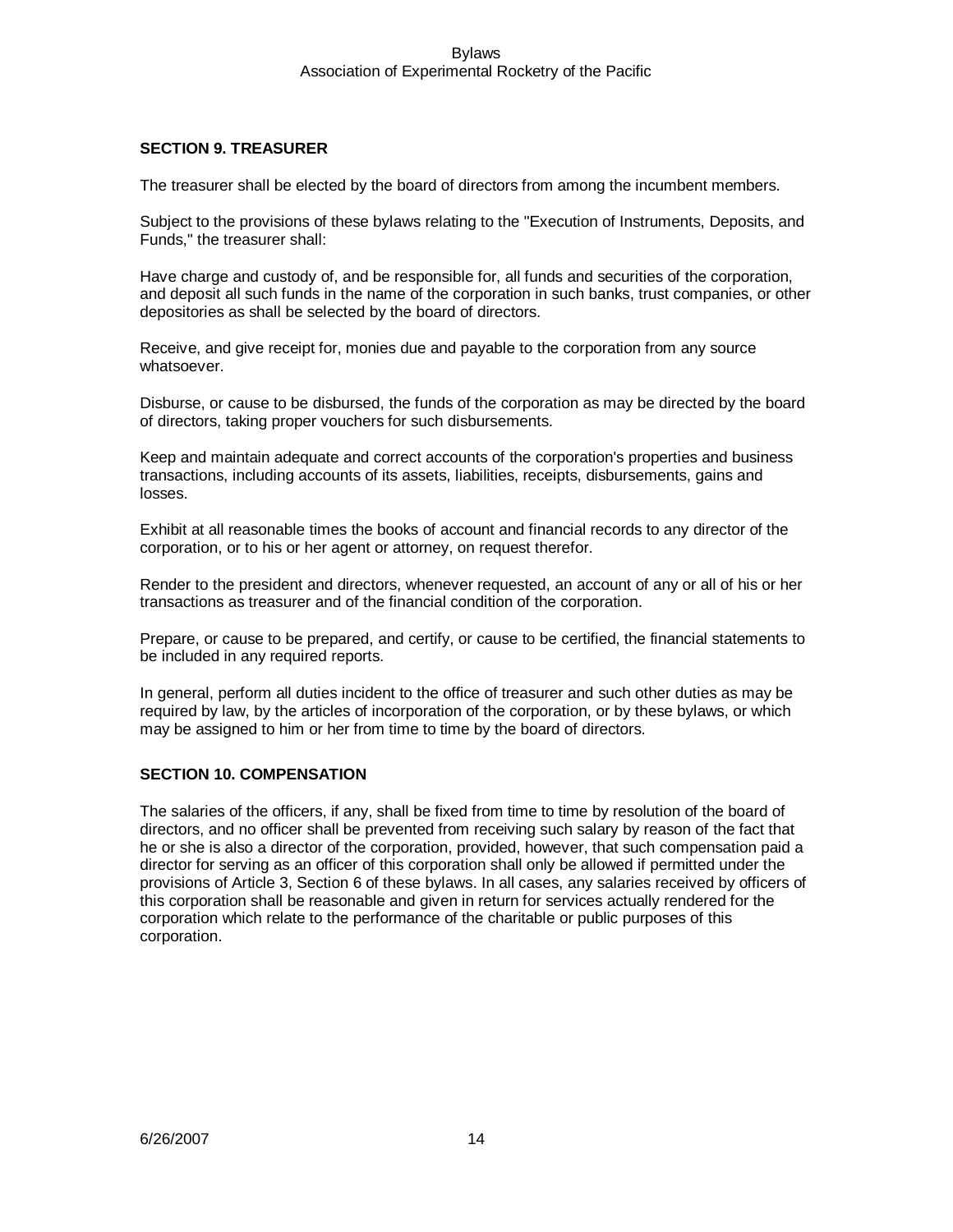#### **ARTICLE 5 COMMITTEES**

## **SECTION 1. EXECUTIVE COMMITTEE OF THE BOARD**

The board of directors may, by a majority vote of directors, designate two (2) or more of its members (who may also be serving as officers of this corporation) to constitute an executive committee of the board and delegate to such committee any of the powers and authority of the board in the management of the business and affairs of the corporation, except with respect to:

(a) The approval of any action which, under law or the provisions of these bylaws, requires the approval of the members or of a majority of all of the members.

(b) The filling of vacancies on the board or on any committee that has the authority of the board.

(c) The fixing of compensation of the directors for serving on the board or on any committee.

(d) The amendment or repeal of bylaws or the adoption of new bylaws.

(e) The amendment or repeal or any resolution of the board which by its express terms is not so amendable or repealable.

(f) The appointment of committees of the board or the members thereof.

(g) The expenditure of corporate funds to support a nominee for director after there are more people nominated for director than can be elected.

(h) The approval of any transaction to which this corporation is a party and in which one or more of the directors has a material financial interest, except as expressly provided in Section 5233(d)(3) of the California Nonprofit Public Benefit Corporation Law.

By a majority vote of its members then in office, the board may at any time revoke or modify any or all of the authority so delegated, increase or decrease but not below two (2) the number of its members, and fill vacancies therein from the members of the board. The committee shall keep regular minutes of its proceedings, cause them to be filed with the corporate records, and report the same to the board from time to time as the board may require.

## **SECTION 2. NOMINATING ADVISORY COMMITTEE**

The board of directors shall designate three (3) or more corporate members, including one of its incumbent members other than president, to serve on the nominating committee. The director shall serve as chair of the committee. The Nominating Advisory Committee shall not be limited from nominating incumbent members which are also members of that committee.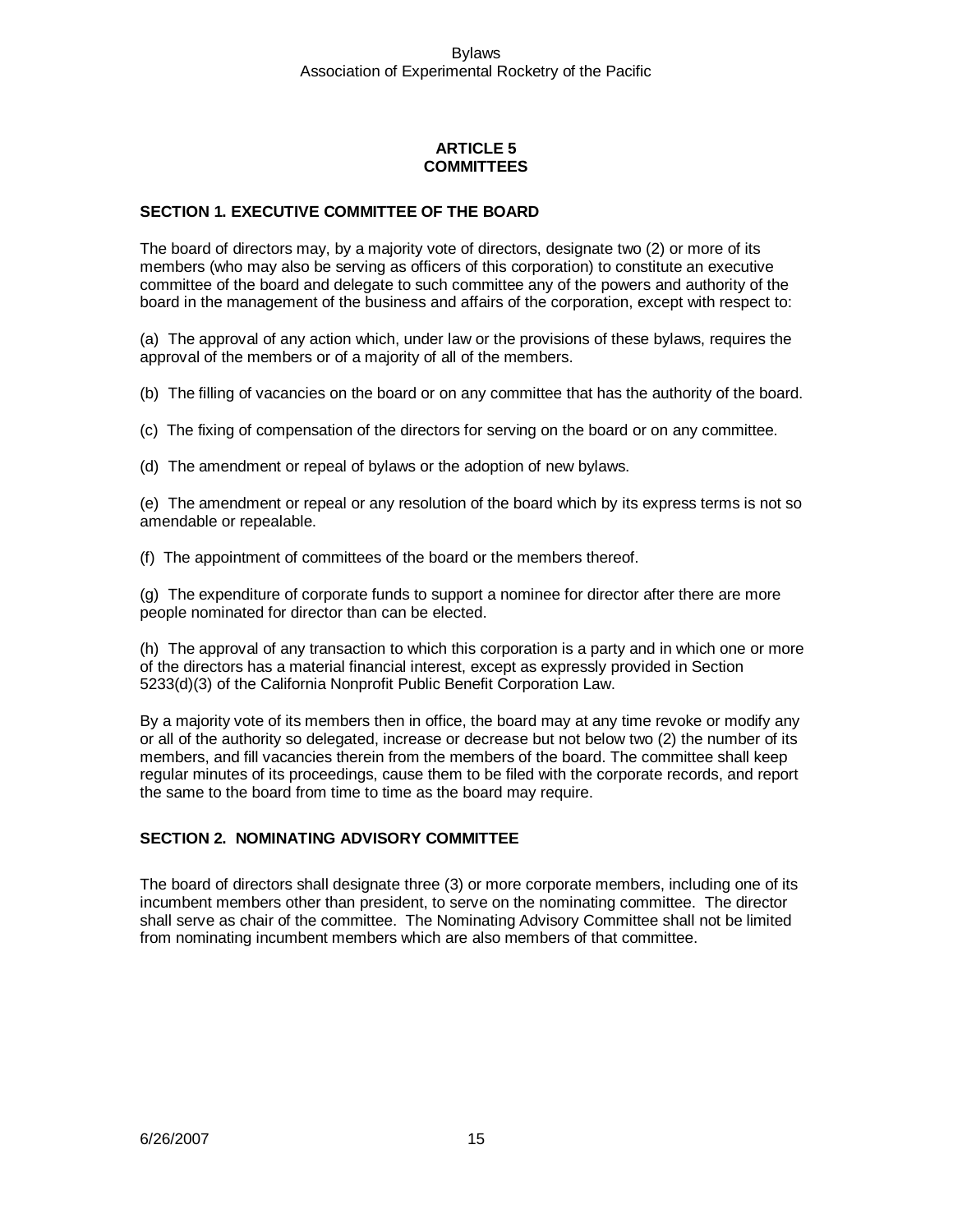# **SECTION 3. NOMINATION PROCESS**

Nominations for board of directors positions may be made by the Nominating Advisory Committee or by any individual standing member of the board except that incumbent members holding seats up for reelection may not nominate themselves. Nominations made by individual standing members of the board must be seconded by any other standing board member and approved by vote of the board. Further the board must consider nominations submitted by written petition of one percent (1%) or more of the general membership of record as of the first (1<sup>st</sup>) day of the seventh  $(7<sup>th</sup>)$  month of the membership fiscal year. Nomination petitions must be submitted in writing to the Secretary by the fifteenth  $(15<sup>th</sup>)$  day of the seventh  $(7<sup>th</sup>)$  month of the membership fiscal year. Membership petitions must contain original signatures, names and membership numbers of all petitioners. If the Secretary determines the petition to be valid and qualified by these bylaws, the board must consider the petition's nomination to be made and seconded, and the board shall vote to approve or reject the nomination. The Nominating Advisory Committee must present nomination recommendations for board of director seats to the Secretary by the first  $(1<sup>st</sup>)$  day of the eighth  $(8<sup>th</sup>)$  month of the membership fiscal year.

## **SECTION 4. ELECTION PROCESS**

The board may at its discretion and within the limits set forth in these bylaws expand or reduce the number of scheduled vacancies prior to calling an election for the express purpose of causing or avoiding the need to call an election. The board may simply appoint all nominees to the next board of directors so long as the number of nominations appointed does not result in exceeding the limits of these bylaws. If the board chooses to or is forced to call an election, it may either call for a vote by the membership during a membership meeting held at major corporation event or an election may be held through US Mail to fill the seats scheduled to become vacant.

## **SECTION 5. AUDIT ADVISORY COMMITTEE**

The board of directors shall designate one of its incumbent members other than the treasurer or bookkeeper to serve as chair of the audit committee. The committee shall serve as an independent consultant to the board of directors in matters related to financial policies, controls, reviews, and audits and shall serve as liaison with the treasurer and outside financial professionals.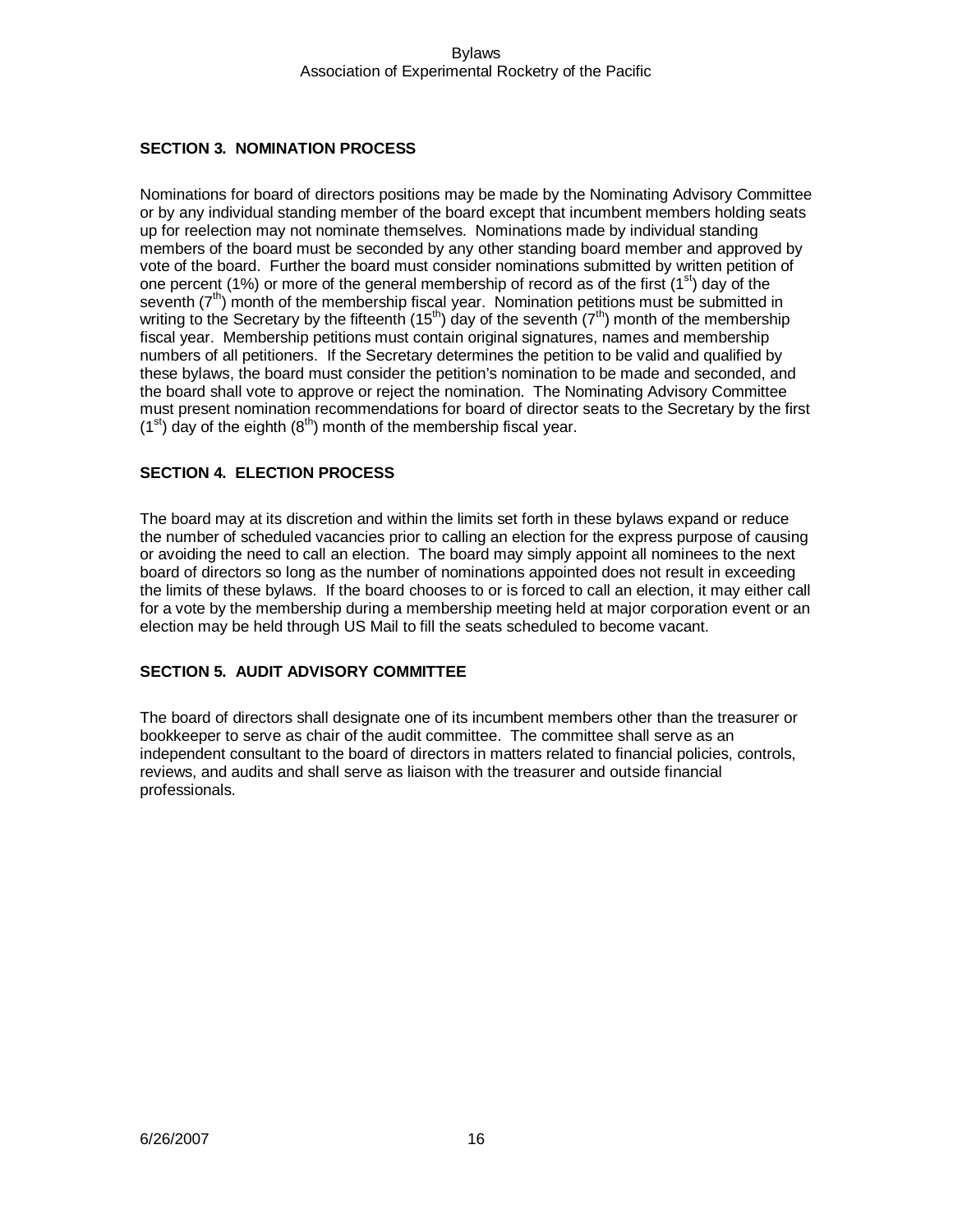## **SECTION 6. OTHER COMMITTEES**

The corporation shall have such other committees as may from time to time be designated by resolution of the board of directors. Such other committees may consist of persons who are not also members of the board. These additional committees shall act in an advisory capacity only to the board and shall be clearly titled as "advisory" committees.

## **SECTION 7. MEETINGS AND ACTION OF COMMITTEES**

Meetings and action of committees shall be governed by, noticed, held and taken in accordance with the provisions of these bylaws concerning meetings of the board of directors, with such changes in the context of such bylaw provisions as are necessary to substitute the committee and its members for the board of directors and its members, except that the time for regular meetings of committees may be fixed by resolution of the board of directors or by the committee. The time for special meetings of committees may also be fixed by the board of directors. The board of directors may also adopt rules and regulations pertaining to the conduct of meetings of committees to the extent that such rules and regulations are not inconsistent with the provisions of these bylaws.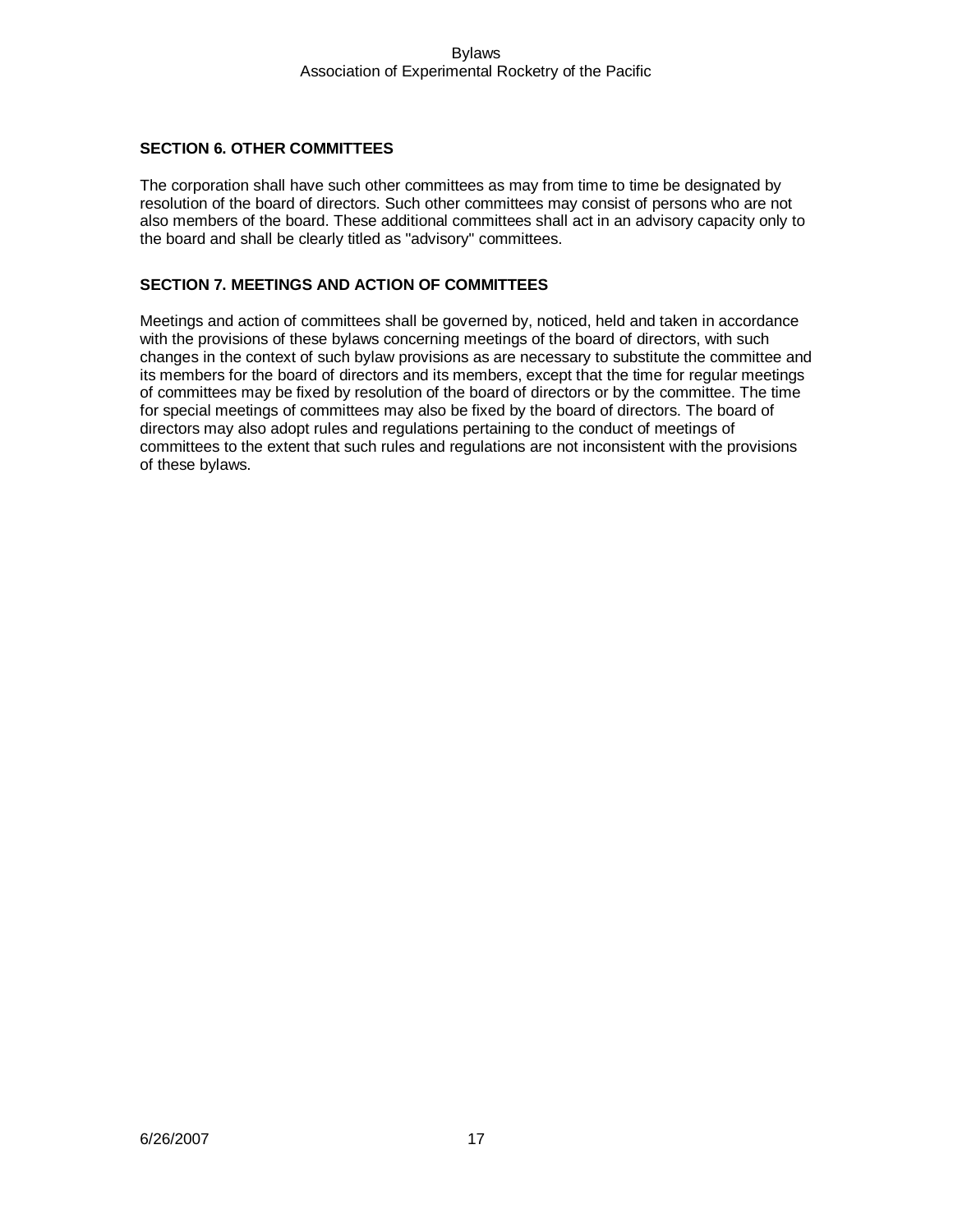#### **ARTICLE 6 EXECUTION OF INSTRUMENTS, DEPOSITS, AND FUNDS**

#### **SECTION 1. EXECUTION OF INSTRUMENTS**

The board of directors, except as otherwise provided in these bylaws, may by resolution authorize any officer or agent of the corporation to enter into any contract or execute and deliver any instrument in the name of and on behalf of the corporation, and such authority may be general or confined to specific instances. Unless so authorized, no officer, agent, or employee shall have any power or authority to bind the corporation by any contract or engagement or to pledge its credit or to render it liable monetarily for any purpose or in any amount.

## **SECTION 2. CHECKS AND NOTES**

Except as otherwise specifically determined by resolution of the board of directors, or as otherwise required by law, checks, drafts, promissory notes, orders for the payment of money, and other evidence of indebtedness of the corporation shall be signed by the treasurer and countersigned by the president of the corporation.

#### **SECTION 3. DEPOSITS**

All funds of the corporation shall be deposited from time to time to the credit of the corporation in such banks, trust companies, or other depositories as the board of directors may select.

#### **SECTION 4. GIFTS**

The board of directors may accept on behalf of the corporation any contribution, gift, bequest, or devise for the charitable or public purposes of this corporation.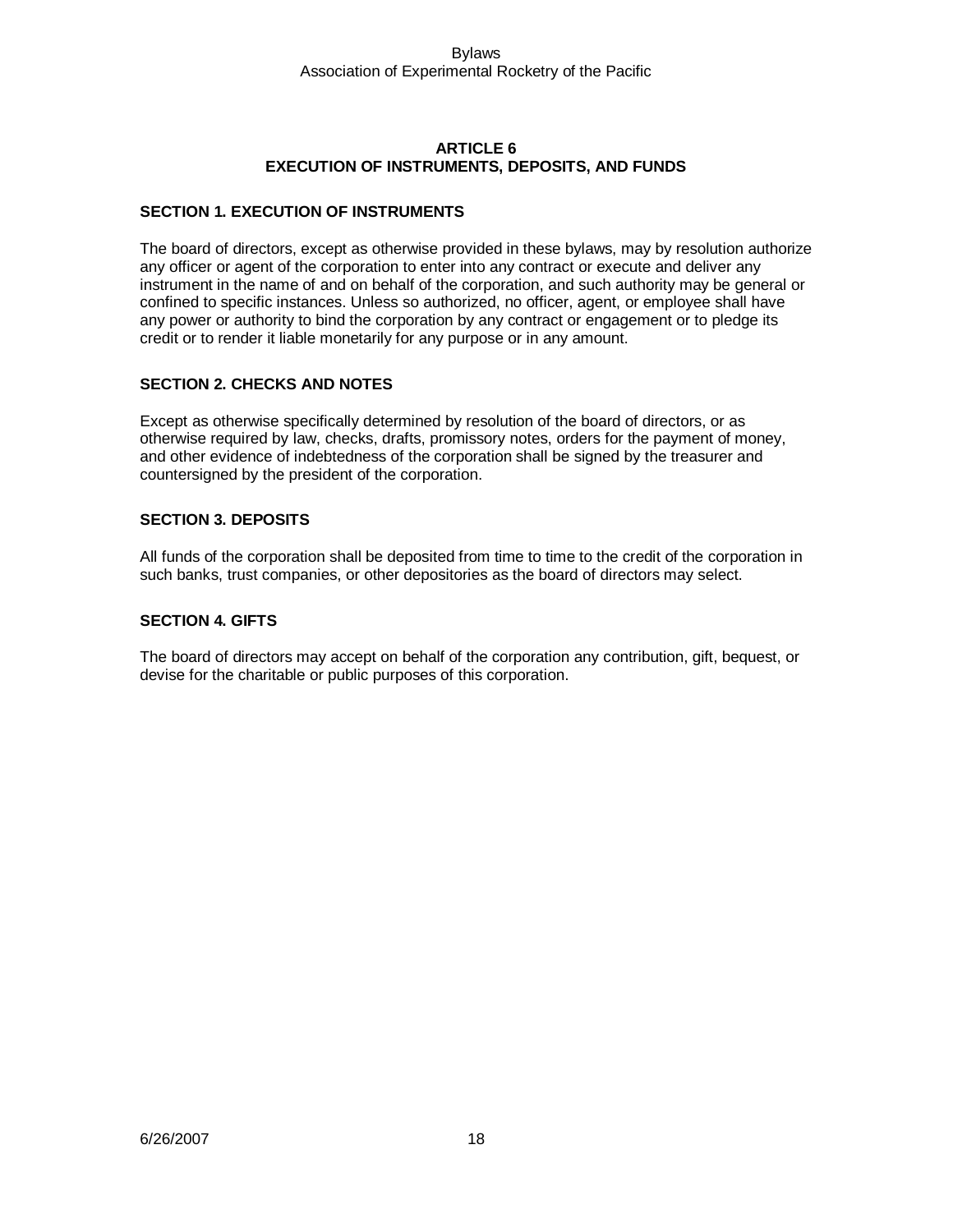#### **ARTICLE 7 CORPORATE RECORDS, AND REPORTS**

#### **SECTION 1. MAINTENANCE OF CORPORATE RECORDS**

The corporation shall keep at its principal office in the State of California:

(a) Minutes of all meetings of directors, committees of the board and all meetings of members, indicating the time and place of holding such meetings, whether regular or special, how called, the notice given, and the names of those present and the proceedings thereof;

(b) Adequate and correct books and records of account, including accounts of its properties and business transactions and accounts of its assets, liabilities, receipts, disbursements, gains and losses;

(c) A record of its members, if any, indicating their names and addresses and, if applicable, the class of membership held by each member and the termination date of any membership;

(d) A copy of the corporation's articles of incorporation and bylaws as amended to date, which shall be open to inspection by the members of the corporation at all reasonable times during office hours.

## **SECTION 2. DIRECTORS' INSPECTION RIGHTS**

Every director shall have the absolute right at any reasonable time to inspect and copy all books, records, and documents of every kind and to inspect the physical properties of the corporation.

#### **SECTION 3. MEMBERS' INSPECTION RIGHTS**

Each and every member shall have the following inspection rights, for a purpose reasonably related to such person's interest as a member:

(a) To inspect and copy the record of all members' names, addresses, and voting rights, at reasonable times, upon five (5) business days' prior written demand on the corporation, which demand shall state the purpose for which the inspection rights are requested.

(b) To obtain from the secretary of the corporation, upon written demand and payment of a reasonable charge, an alphabetized list of the names, addresses, and voting rights of those members entitled to vote for the election of directors as of the most recent record date for which the list has been compiled or as of the date specified by the member subsequent to the date of demand. The demand shall state the purpose for which the list is requested. The membership list shall be made available on or before the later of ten (10) business days after the demand is received or after the date specified therein as of which the list is to be compiled.

(c) To inspect at any reasonable time the books, records, or minutes of proceedings of the members or of the board or committees of the board, upon written demand on the corporation by the member.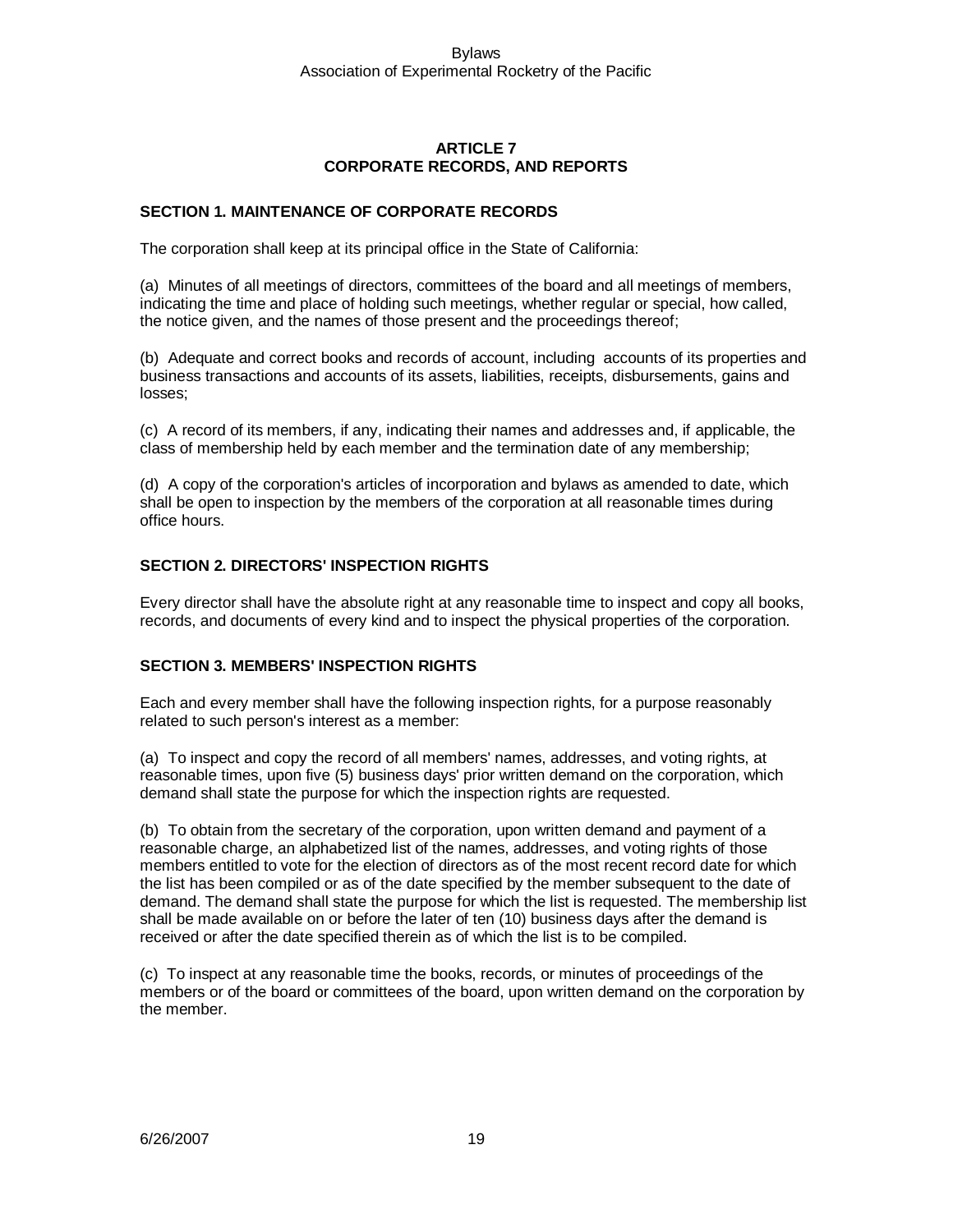# **SECTION 4. RIGHT TO COPY AND MAKE EXTRACTS**

Any inspection under the provisions of this Article may be made in person or by agent or attorney and the right to inspection includes the right to copy and make extracts at the expense of such person, agent, or attorney.

## **SECTION 5. ANNUAL REPORT**

The board shall cause an annual report to be furnished not later than one hundred and twenty (120) days after the close of the corporation's fiscal year to all directors of the corporation and to any member who requests it in writing, which report shall contain the following information in appropriate detail:

(a) The assets and liabilities, including the trust funds, of the corporation as of the end of the fiscal year;

(b) The principal changes in assets and liabilities, including trust funds, during the fiscal year;

(c) The revenue or receipts of the corporation, both unrestricted and restricted to particular purposes, for the fiscal year;

(d) The expenses or disbursements of the corporation, for both general and restricted purposes, during the fiscal year;

The annual report shall be accompanied by any report thereon of independent accountants, or, if there is no such report, the certificate of an authorized officer of the corporation that such statements were prepared without audit from the books and records of the corporation.

If this corporation receives TWENTY-FIVE THOUSAND DOLLARS (\$25,000), or more, in gross revenues or receipts during the fiscal year, this corporation shall automatically send the above annual report to all members, in such manner, at such time, and with such contents, including an accompanying report from independent accountants or certification of a corporate officer, as specified by the above provisions of this Section relating to the annual report.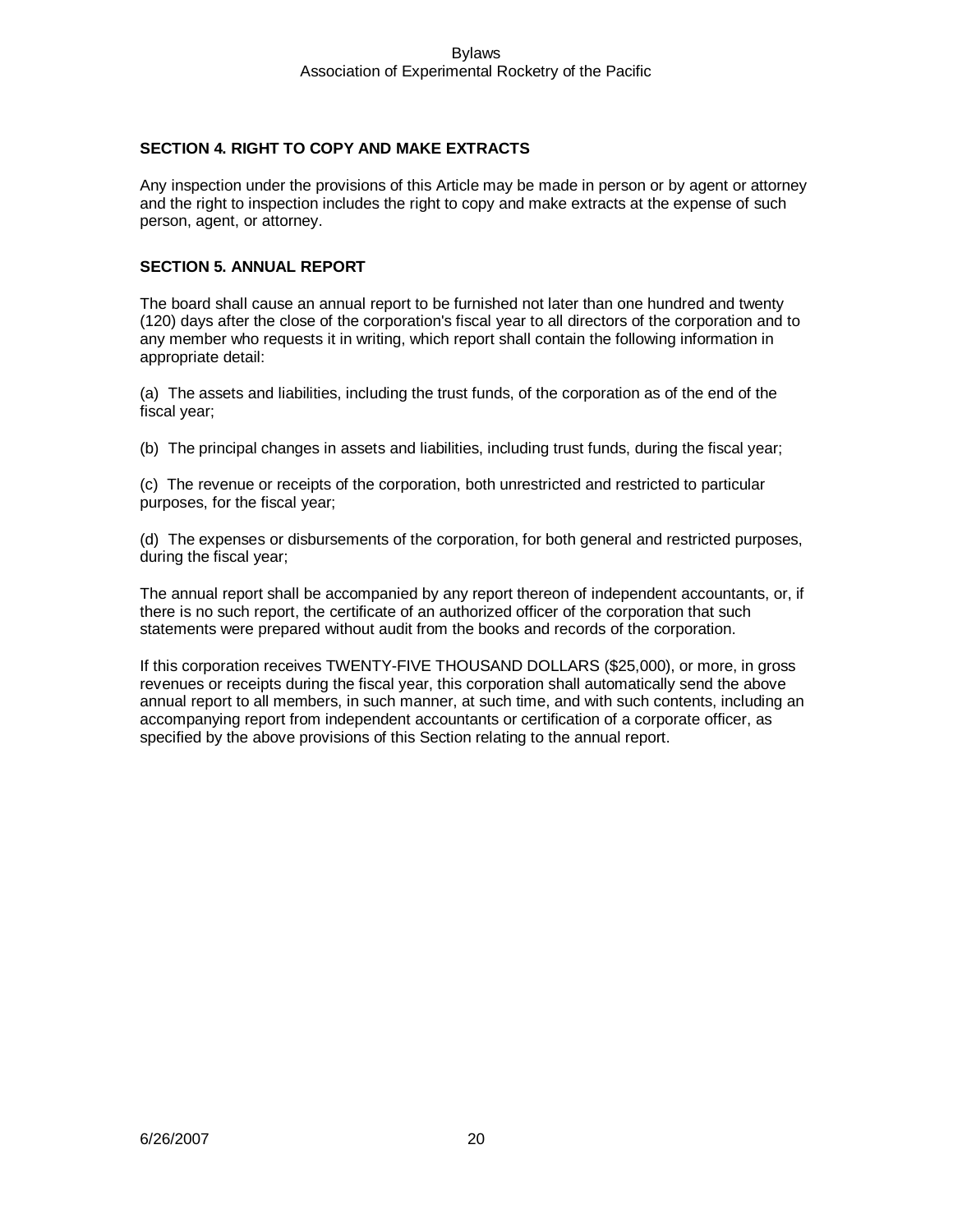## **SECTION 6. ANNUAL STATEMENT OF SPECIFIC TRANSACTIONS TO MEMBERS**

This corporation shall mail or deliver to all directors and any and all members a statement within one hundred and twenty (120) days after the close of its fiscal year which briefly describes the amount and circumstances of any indemnification or transaction of the following kind:

(a) Any transaction in which the corporation, or its parent or its subsidiary, was a party, and in which either of the following had a direct or indirect material financial interest:

(1) Any director or officer of the corporation, or its parent or its subsidiary (a mere common directorship shall not be considered a material financial interest); or

The above statement need only be provided with respect to a transaction during the previous fiscal year involving more than FIFTY THOUSAND DOLLARS (\$50,000) or which was one of a number of transactions with the same persons involving, in the aggregate, more than FIFTY THOUSAND DOLLARS (\$50,000).

Similarly, the statement need only be provided with respect to indemnifications or advances aggregating more than TEN THOUSAND DOLLARS (\$10,000) paid during the previous fiscal year to any director or officer, except that no such statement need be made if such indemnification was approved by the members pursuant to Section 5238(e)(2) of the California Nonprofit Public Benefit Corporation Law.

Any statement required by this Section shall briefly describe the names of the interested persons involved in such transactions, stating each person's relationship to the corporation, the nature of such person's interest in the transaction and, where practical, the amount of such interest, provided that in the case of a transaction with a partnership of which such person is a partner, only the interest of the partnership need be stated.

If this corporation provides all members with an annual report according to the provisions of Section 6 of this Article, then such annual report shall include the information required by this Section.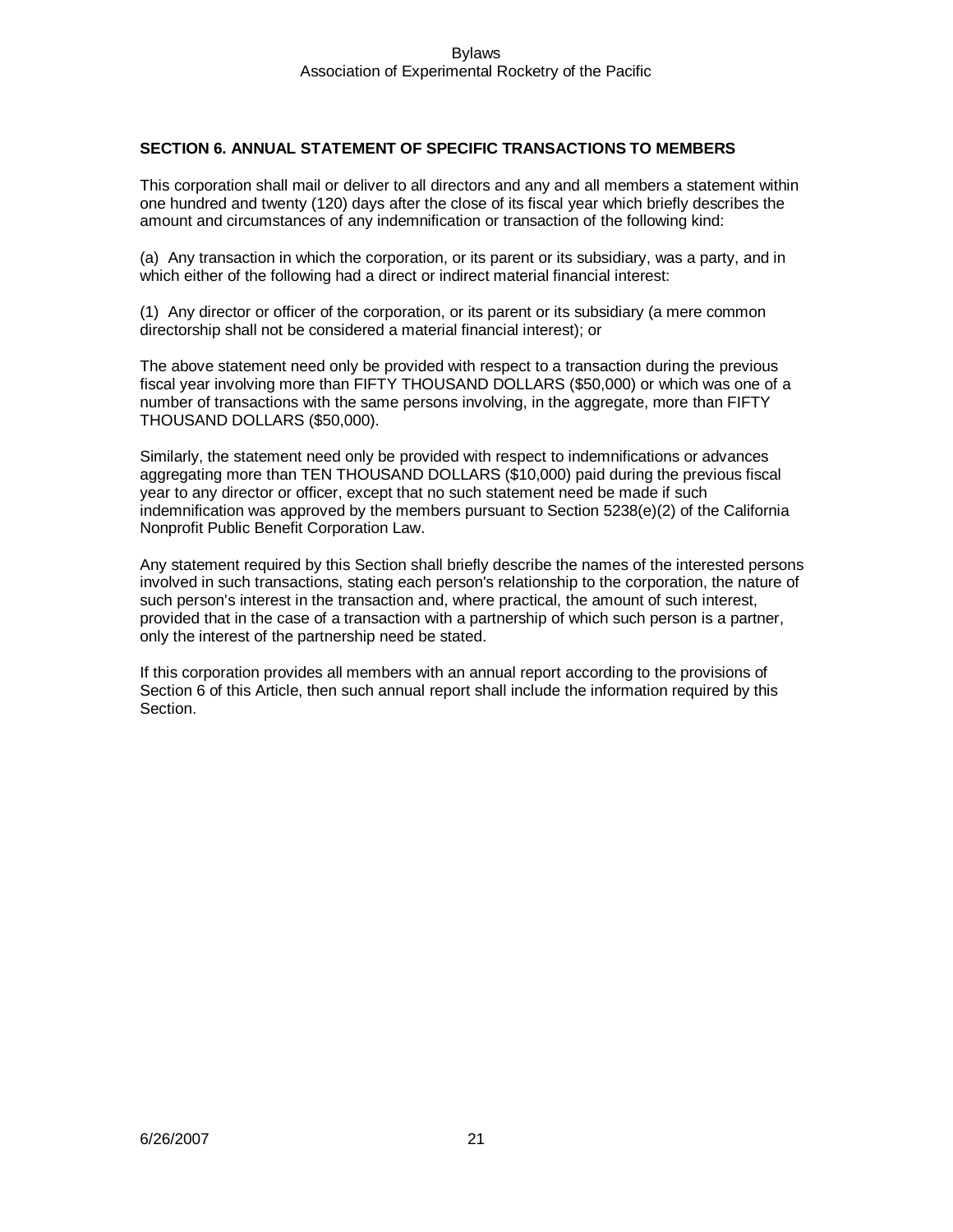## **ARTICLE 8 FISCAL YEAR**

# **SECTION 1. FISCAL YEAR OF THE CORPORATION**

The fiscal year of the corporation shall begin on the first  $(1<sup>st</sup>)$  day of January and end on the last day of December in each year.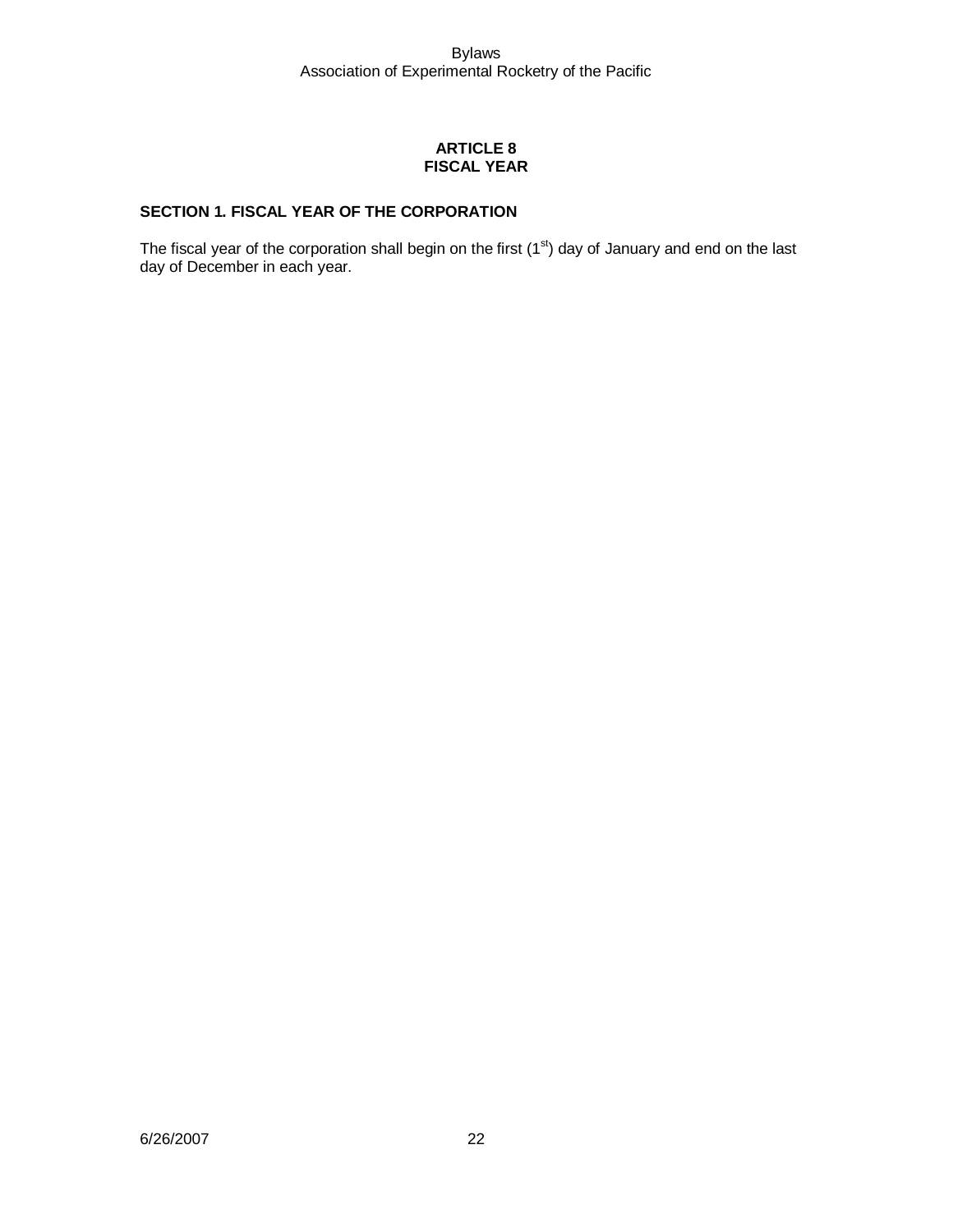#### **ARTICLE 9 AMENDMENT OF BYLAWS**

## **SECTION 1. AMENDMENT**

Subject to any provision of law applicable to the amendment of bylaws of public benefit nonprofit corporations, these bylaws, or any of them, may be altered, amended, or repealed and new bylaws adopted as follows:

(a) Subject to the power of members to change or repeal these bylaws under Section 5150 of the Corporations Code, by approval of the board of directors unless the bylaw amendment would materially and adversely affect the rights of members, if any, as to voting or transfer, provided, however, if this corporation has admitted any members, then a bylaw specifying or changing the fixed number of directors of the corporation, the maximum or minimum number of directors, or changing from a fixed to variable board or vice versa, may not be adopted, amended, or repealed except as provided in subparagraph (b) of this Section; or

(b) By approval of the members of this corporation.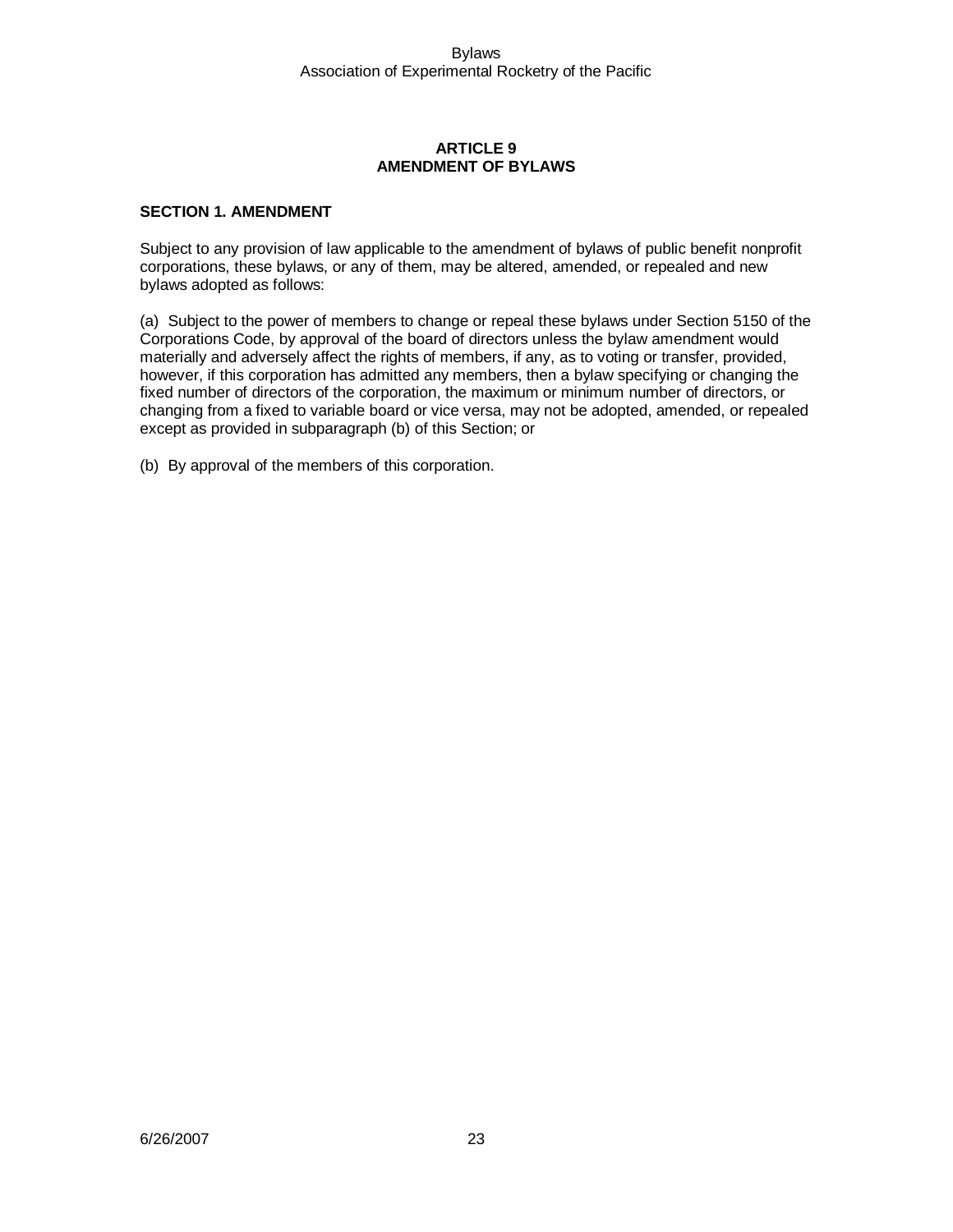## **ARTICLE 10 AMENDMENT OF ARTICLES**

#### **SECTION 1. AMENDMENT OF ARTICLES BEFORE ADMISSION OF MEMBERS**

Before any members have been admitted to the corporation, any amendment of the articles of incorporation may be adopted by approval of the board of directors.

## **SECTION 2. AMENDMENT OF ARTICLES AFTER ADMISSION OF MEMBERS**

After members, if any, have been admitted to the corporation, amendment of the articles of incorporation may be adopted by the approval of the board of directors and by the approval of the members of this corporation.

#### **SECTION 3. CERTAIN AMENDMENTS**

Notwithstanding the above sections of this Article, this corporation shall not amend its articles of incorporation to alter any statement which appears in the original articles of incorporation of the names and addresses of the first directors of this corporation, nor the name and address of its initial agent, except to correct an error in such statement or to delete such statement after the corporation has filed a "Statement by a Domestic Nonprofit Corporation" pursuant to Section 6210 of the California Nonprofit Corporation Law.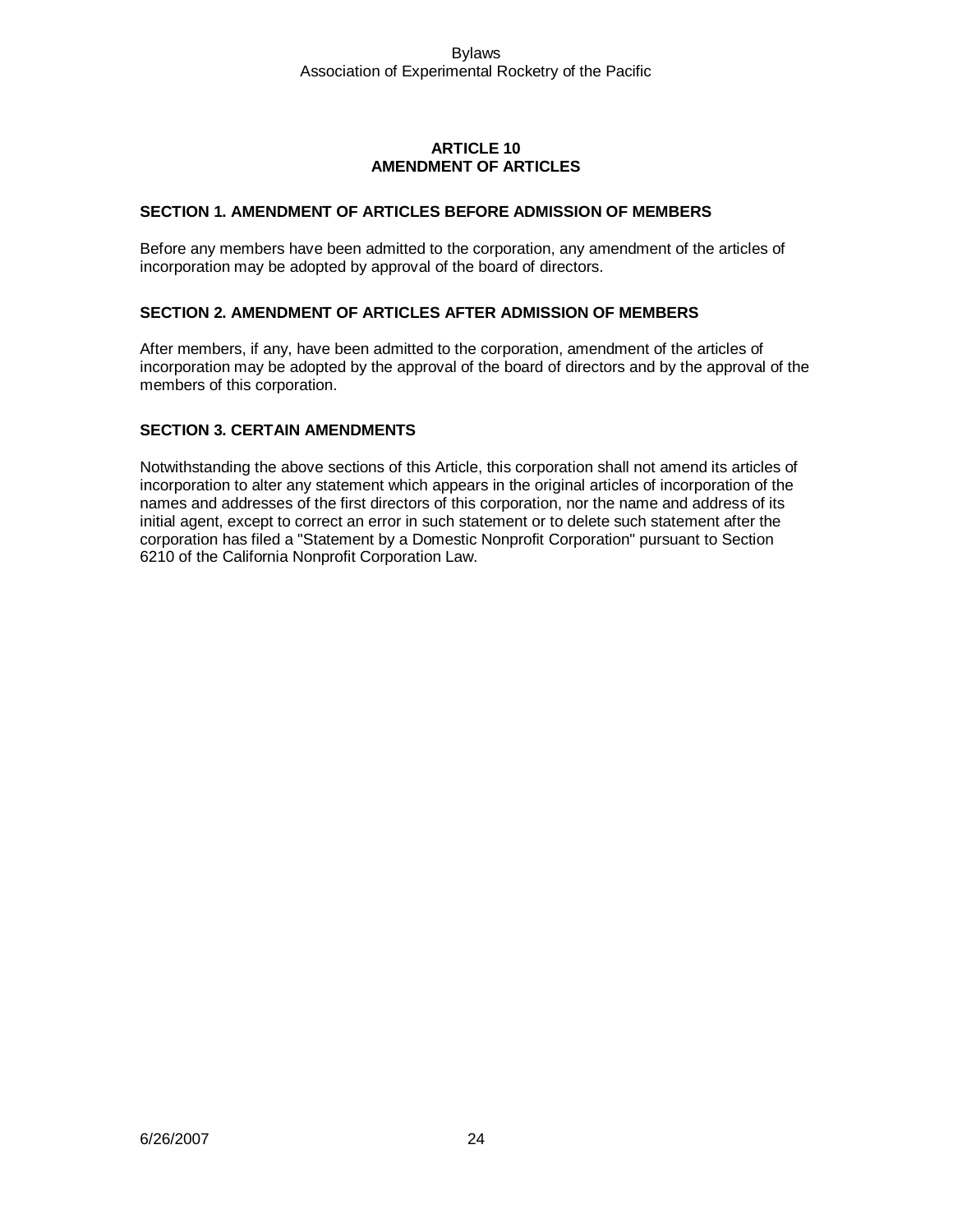#### **ARTICLE 11 PROHIBITION AGAINST SHARING CORPORATE PROFITS AND ASSETS**

## **SECTION 1. PROHIBITION AGAINST SHARING CORPORATE PROFITS AND ASSETS**

No member, director, officer, employee, or other person connected with this corporation, or any private individual, shall receive at any time any of the net earnings or pecuniary profit from the operations of the corporation, provided, however, that this provision shall not prevent payment to any such person of reasonable compensation for services performed for the corporation in effecting any of its public or charitable purposes, provided that such compensation is otherwise permitted by these bylaws and is fixed by resolution of the board of directors; and no such person or persons shall be entitled to share in the distribution of, and shall not receive, any of the corporate assets on dissolution of the corporation. All members, if any, of the corporation shall be deemed to have expressly consented and agreed that on such dissolution or winding up of the affairs of the corporation, whether voluntarily or involuntarily, the assets of the corporation, after all debts have been satisfied, shall be distributed as required by the articles of incorporation of this corporation and not otherwise.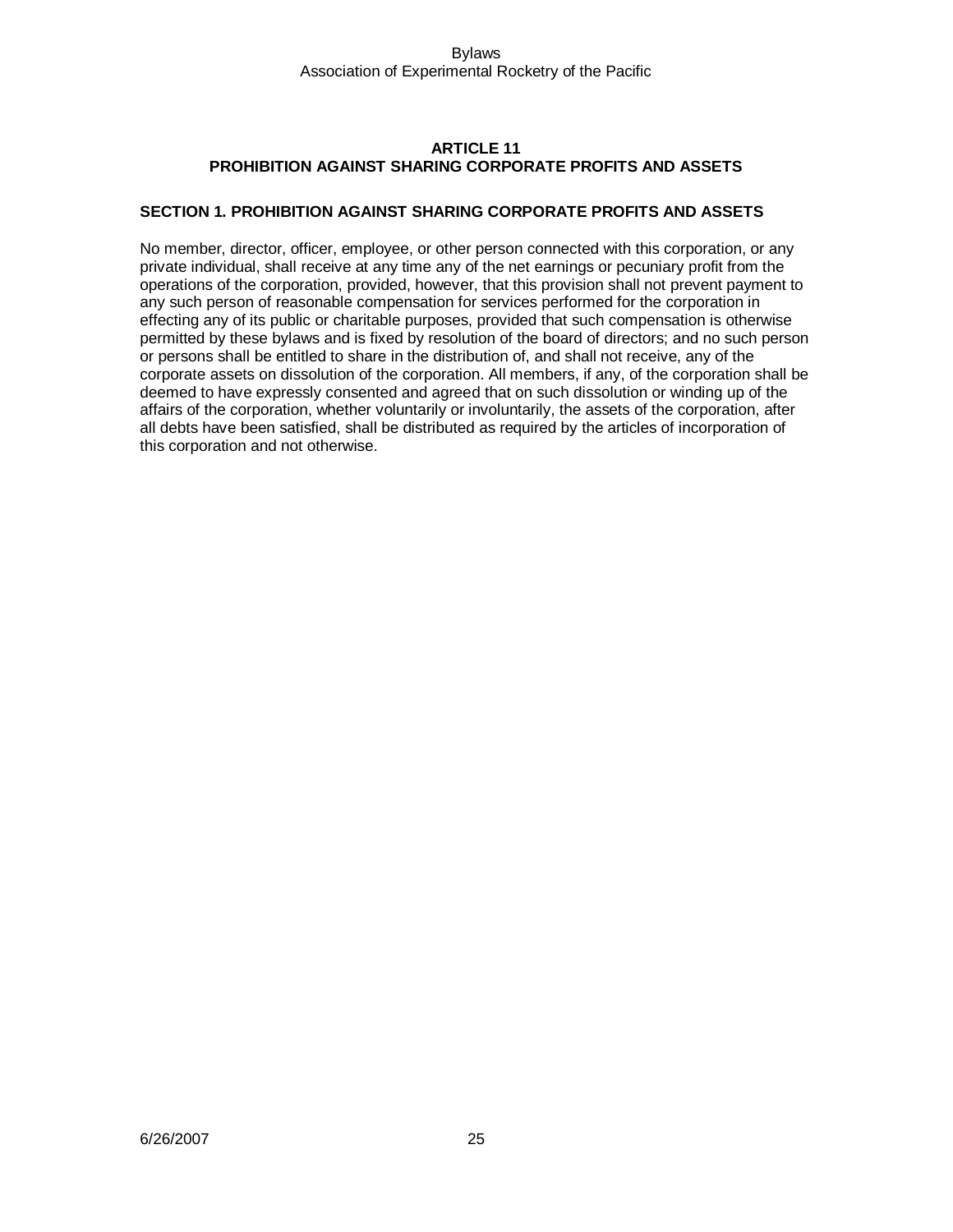## **ARTICLE 12 MEMBERS**

## **SECTION 1. DETERMINATION AND RIGHTS OF MEMBERS**

The corporation shall have six (6) classes of members. No member shall hold more than one membership in the corporation. Except as expressly provided in or authorized by the articles of incorporation or bylaws of this corporation, all memberships shall have the same rights, privileges, restrictions and conditions except where specifically noted within the sections of this article. The membership classes are:

- Regular Membership;
- Family Membership;
- Student/Youth Membership;
- Lifetime Membership;
- Honorary Membership;
- Board Membership.

#### **SECTION 2. QUALIFICATIONS OF MEMBERS**

The qualifications for membership in this corporation are as follows: Any member of the public interested in experimental rocketry.

#### **SECTION 3. ADMISSION OF MEMBERS**

Applicants shall be admitted to membership upon receipt of payment of applicable membership fees and annual dues and a completed membership application form.

## **SECTION 4. FEES, DUES AND ASSESSMENTS**

(a) A fee shall be charged for making application for membership in the corporation as the board of directors may from time to time establish.

(b) The annual dues payable to the corporation by members shall be as the board of directors may from time to time establish.

(c) Memberships shall be non-assessable.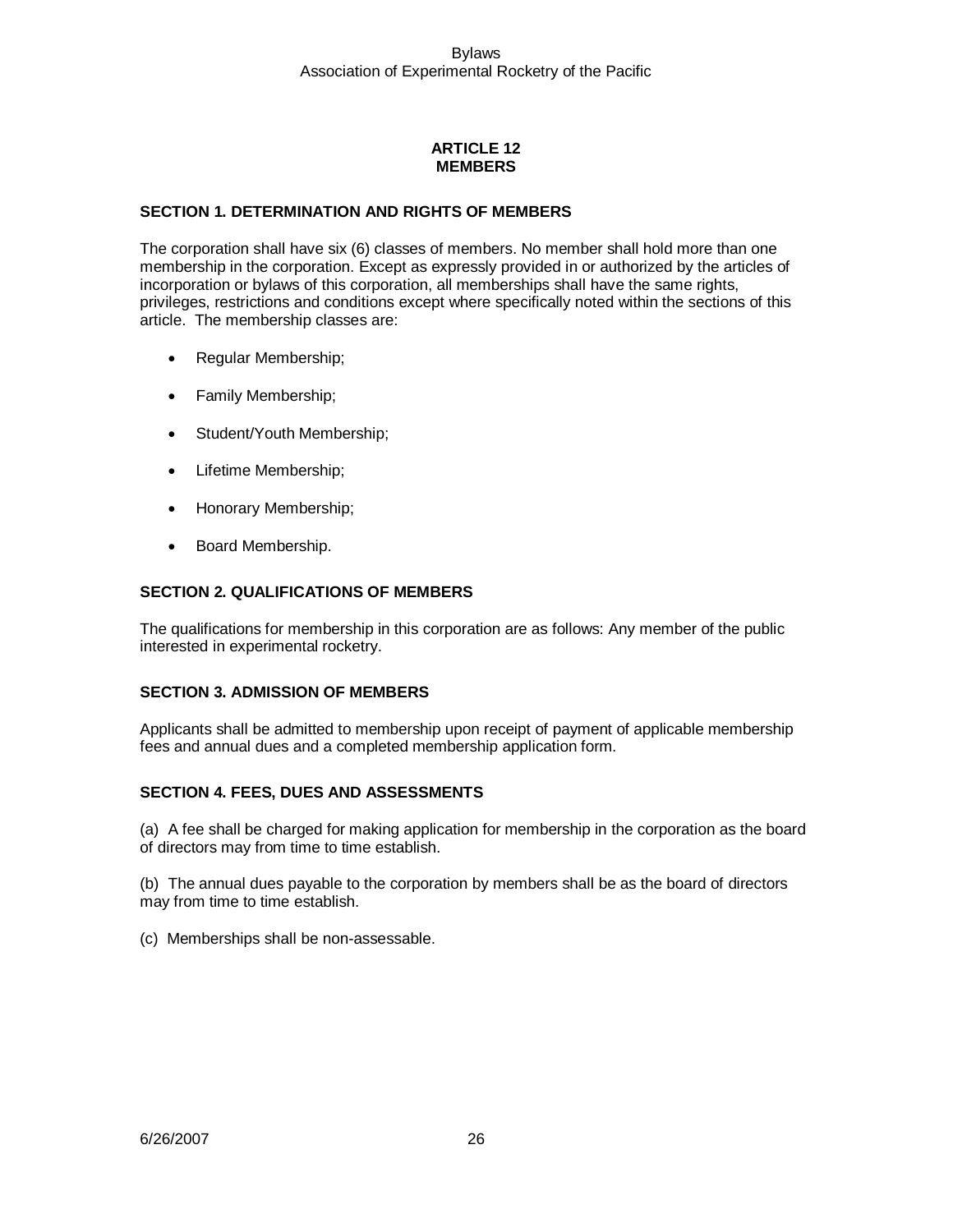#### **SECTION 5. NUMBER OF MEMBERS**

There is no limit on the number of members the corporation may admit.

#### **SECTION 6. MEMBERSHIP BOOK**

The corporation shall keep a membership book containing the name and mailing address, together with other information as designated by the board of directors. Termination of the membership of any member shall be recorded in the book, together with the date of termination of such membership.

Such book may be held in an electronic document. A copy of the electronic documentation, if used, shall be made and provided to the president semi-annually. Such book shall be kept at the corporation's principal office or at such other place as the board may determine, and shall be available for inspection by any director upon request, or by any member upon request for a specific purpose reasonably related to a member's interest as a member, as the board may determine on a case-by-case basis consistent with its duty to protect the privacy of its members.

The record of names, e-mail addresses and mailing addresses of the members of this corporation shall constitute the membership book of this corporation and shall not be used, in whole or part, by any person for any purpose not reasonably related to a member's interest as a member.

#### **SECTION 7. NONLIABILITY OF MEMBERS**

A member of this corporation is not, as such, personally liable for the debts, liabilities, or obligations of the corporation.

#### **SECTION 8. NONTRANSFERABILITY OF MEMBERSHIPS**

No member may transfer a membership or any right arising therefrom. All rights of membership cease upon the member's death.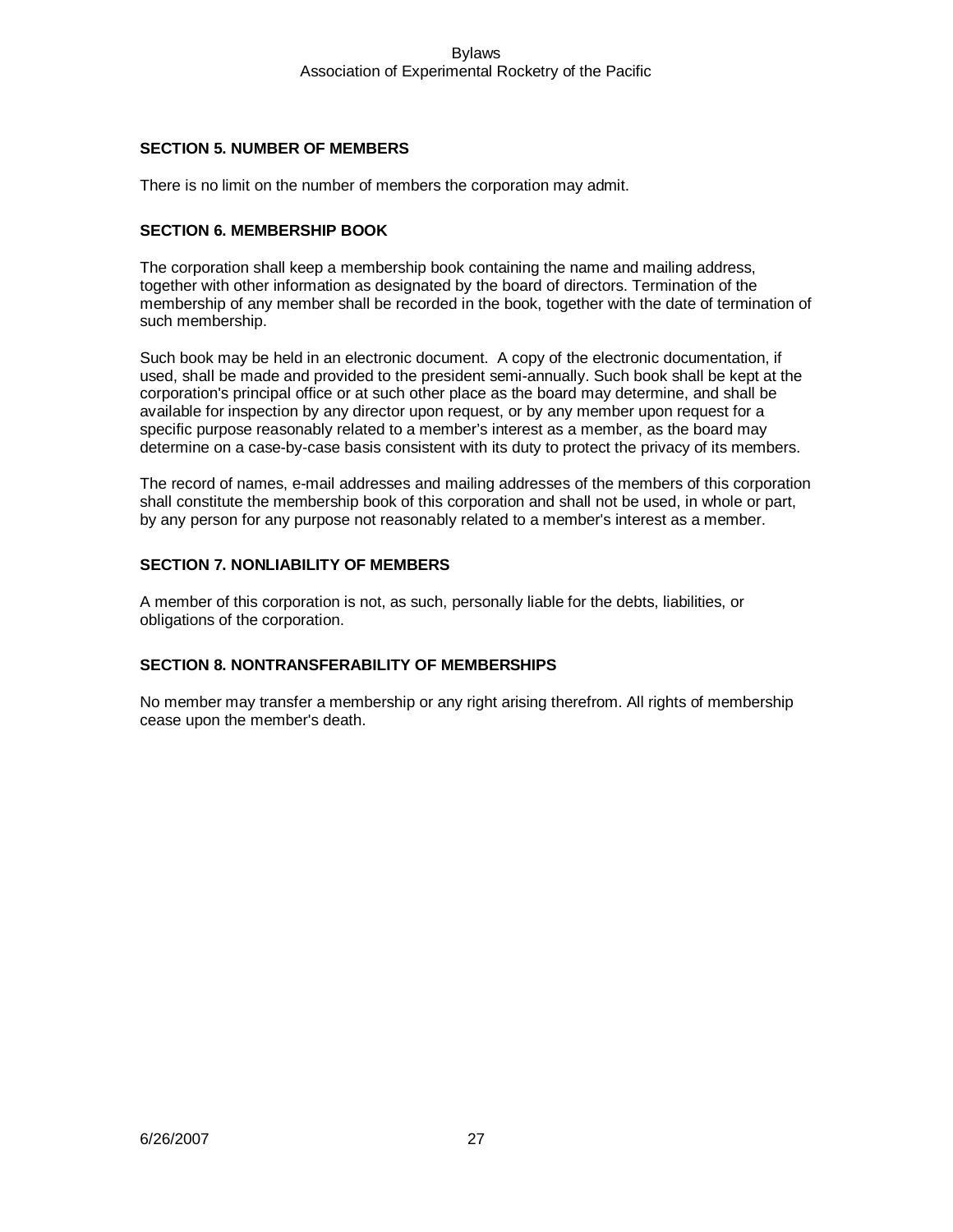## **SECTION 9. TERMINATION OF MEMBERSHIP**

(a) Grounds for Termination. The membership of a member shall terminate upon the occurrence of any of the following events:

 (1) Upon his or her notice of such termination delivered to the president or secretary of the corporation personally or by mail, such membership to terminate upon the date of delivery of the notice or date of deposit in the mail. If this corporation has provided for the payment of dues by members, any person initiating self termination from the corporation shall not receive a refund of dues already paid.

 (2) Upon a determination by the board of directors that the member has engaged in conduct materially and seriously prejudicial to the interests or purposes of the corporation.

 (3) If this corporation has provided for the payment of dues by members, upon a failure to renew his or her membership by paying dues on or before their due date, such termination to be effective thirty (30) days after a written notification of delinquency is given personally or mailed to such member by the secretary of the corporation. A member may avoid such termination by paying the amount of delinquent dues within a thirty (30)-day period following the member's receipt of the written notification of delinquency.

(b) Procedure for Expulsion. Following the determination that a member should be expelled under subparagraph (a)(2) of this section, the following procedure shall be implemented:

 (1) A notice shall be sent by first-class or registered mail to the last address of the member as shown on the corporation's records, setting forth the expulsion and the reasons therefor. Such notice shall be sent at least fifteen (15) days before the proposed effective date of the expulsion.

 (2) The member being expelled shall be given an opportunity to be heard, either orally or in writing, at a hearing to be held not less than five (5) days before the effective date of the proposed expulsion. The hearing will be held by the board of directors in accordance with the quorum and voting rules set forth in these bylaws applicable to the meetings of the Board. The notice to the member of his or her proposed expulsion shall state the date, time, and place of the hearing on his or her proposed expulsion.

 (3) Following the hearing, the board of directors shall decide whether or not the member should in fact be expelled, suspended, or sanctioned in some other way. The decision of the board shall be final.

 (4) If this corporation has provided for the payment of dues by members, any person expelled from the corporation shall receive a refund of dues already paid. The refund shall be pro-rated to return only the unaccrued balance remaining for the period of the dues payment.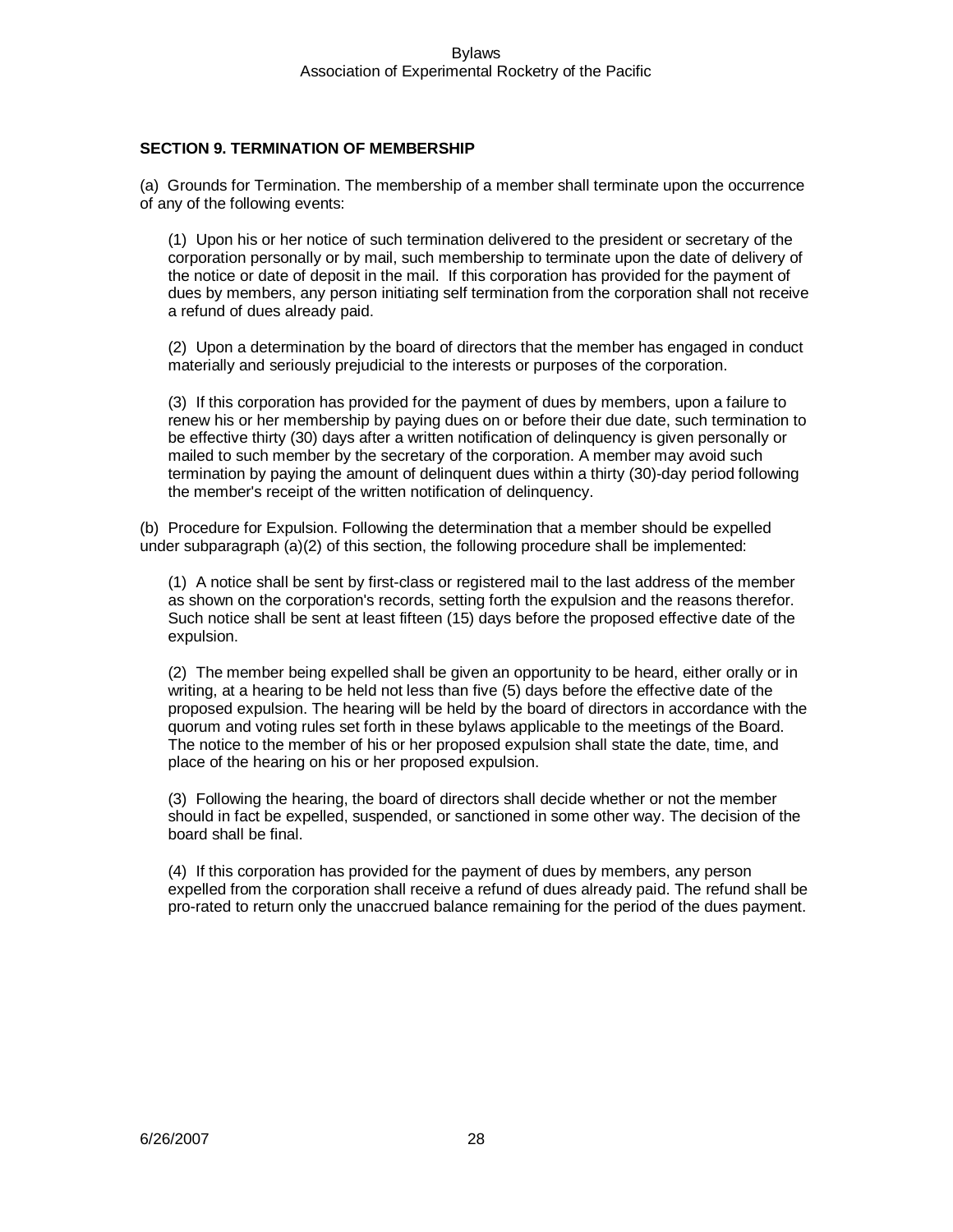# **SECTION 10. RIGHTS ON TERMINATION OF MEMBERSHIP**

All rights of a member in the corporation shall cease on termination of membership as herein provided.

# **SECTION 11. AMENDMENTS RESULTING IN THE TERMINATION OF MEMBERSHIPS**

Notwithstanding any other provision of these bylaws, if any amendment of the articles of incorporation or of the bylaws of this corporation would result in the termination of all memberships or any class of memberships, then such amendment or amendments shall be effected only in accordance with the provisions of Section 5342 of the California Nonprofit Public Benefit Corporation Law.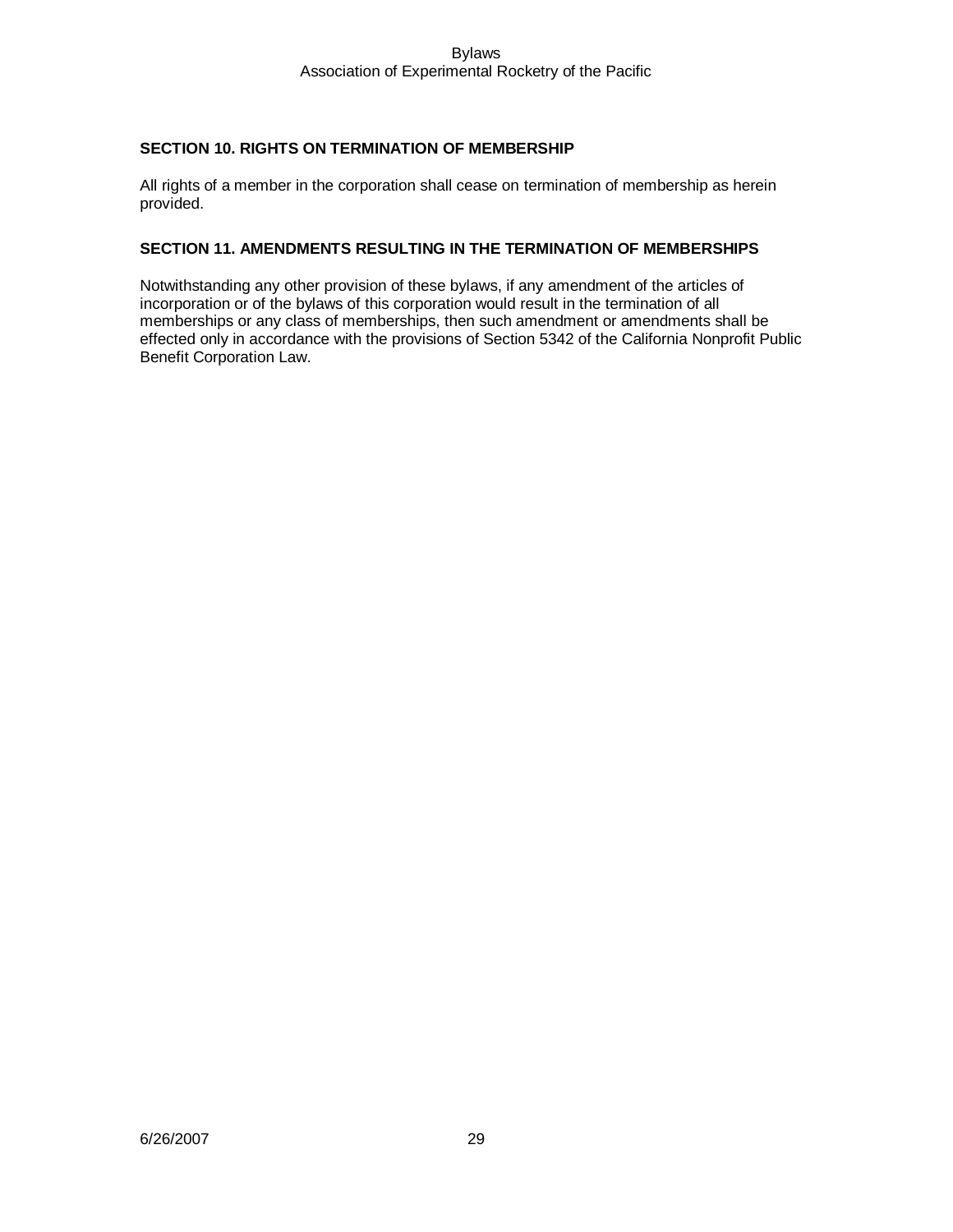#### **ARTICLE 13 MEETINGS OF MEMBERS**

#### **SECTION 1. PLACE OF MEETINGS**

Meetings of members shall be held at the principal office of the corporation or at such other place or places within or without the State of California as may be designated from time to time by resolution of the board of directors.

## **SECTION 2. ANNUAL AND OTHER REGULAR MEETINGS**

The members shall meet annually at a major event sponsored by the corporation in each year, at the site of the event or at a predetermined meeting place proximate to the event (at the same location, or within fifty (50) miles of the location of the event), for the purpose of electing directors, if required, and transacting other business as may come before the meeting. The event dates and annual meeting dates shall be published in the schedule of events on the corporation's public Internet web site by the end of the last day of January. Cumulative voting for the election of directors shall not be permitted. The candidates receiving the highest number of votes up to the number of directors to be elected shall be elected. Each voting member shall cast one vote, with voting being by ballot only. The annual meeting of members for the purpose of electing directors shall be deemed a regular meeting, and any reference in these bylaws to regular meetings of members refers to this annual meeting.

Other regular meetings of the members shall be held on dates published in the schedule of events on the corporation's public Internet web site, at the published times.

The day fixed for the annual meeting or other regular meetings may fall on a legal holiday.

## **SECTION 3. SPECIAL MEETINGS OF MEMBERS**

(a) Persons Who May Call Special Meetings of Members. Special meetings of the members may be called by the board of directors, the chairperson of the board, or the president of the corporation. In addition, special meetings of the members for any lawful purpose may be called by five percent (5%) or more of the members.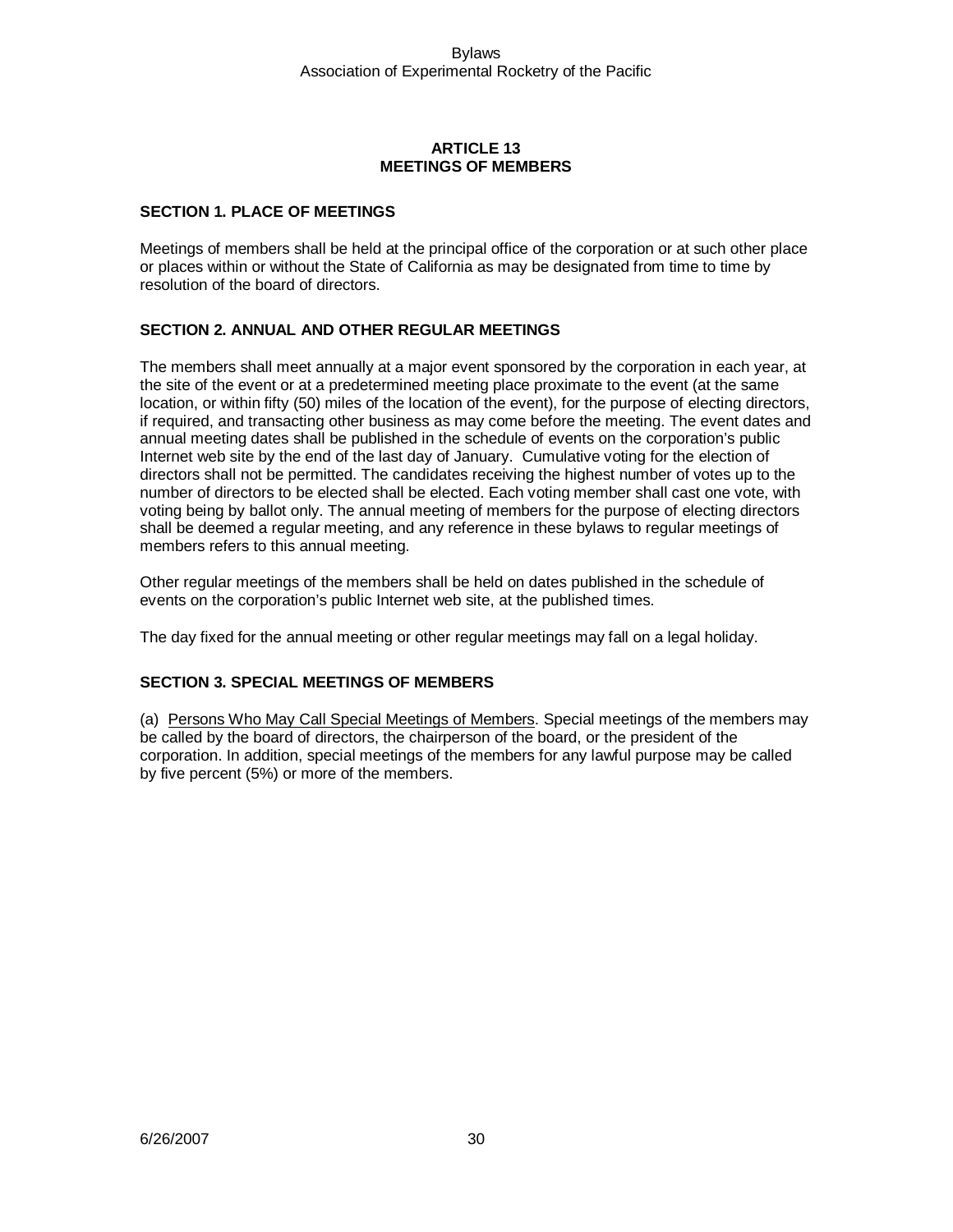## **SECTION 4. NOTICE OF MEETINGS**

(a) Time of Notice. Whenever members are required or permitted to take action at a meeting, a notice of the meeting shall be given by the secretary of the corporation not less than ten (10) nor more than ninety (90) days before the date of the meeting to each member who, on the record date for the notice of the meeting, is entitled to vote thereat.

(b) Manner of Giving Notice. Notice of a members' meeting or any report shall be given either personally or by mail or other means of written communication, including newsletter, e-mail or website, addressed to the member at the address of such member appearing on the books of the corporation or given by the member to the corporation for the purpose of notice; or if no address appears or is given, at the place where the principal office of the corporation is located or by publication of notice of the meeting at least once in a newspaper of general circulation in the county in which the principal office is located. Notice shall be deemed to have been given at the time when delivered personally or deposited in the mail or sent by telegram or other means of written or electronic communication.

(c) Contents of Notice. Notice of a membership meeting shall state the place, date, and time of the meeting and (1) in the case of a special meeting, the general nature of the business to be transacted, and no other business may be transacted, or (2) in the case of a regular meeting, those matters which the board, at the time notice is given, intends to present for action by the members. Subject to any provision to the contrary contained in these bylaws, however, any proper matter may be presented at a regular meeting for such action. The notice of any meeting of members at which directors are to be elected shall include the names of all those who are nominees at the time notice is given to members.

(d) Notice of Meetings Called by Members. If a special meeting is called by members as authorized by these bylaws, the request for the meeting shall be submitted in writing, specifying the general nature of the business proposed to be transacted and shall be delivered personally or sent by registered mail or by telegraph to the chairperson of the board, president, vice president or secretary of the corporation. The officer receiving the request shall promptly cause notice to be given to the members entitled to vote that a meeting will be held, stating the date of the meeting. The date for such meeting shall be fixed by the board and shall not be less than thirty-five (35) nor more than ninety (90) days after the receipt of the request for the meeting by the officer. If the notice is not given within twenty (20) days after the receipt of the request, persons calling the meeting may give the notice themselves.

(e) Waiver of Notice of Meetings. The transactions of any meeting of members, however called and noticed, and wherever held, shall be as valid as though taken at a meeting duly held after regular call and notice, if a quorum is present either in person or by proxy, and if, either before or after the meeting, each of the persons entitled to vote, not present in person or by proxy, signs a written waiver of notice or a consent to the holding of the meeting or an approval of the minutes thereof. All such waivers, consents and approvals shall be filed with the corporate records or made a part of the minutes of the meeting. Waiver of notices or consents need not specify either the business to be transacted or the purpose of any regular or special meeting of members, except that if action is taken or proposed to be taken for approval of any of the matters specified in subparagraph (f) of this section, the waiver of notice or consent shall state the general nature of the proposal.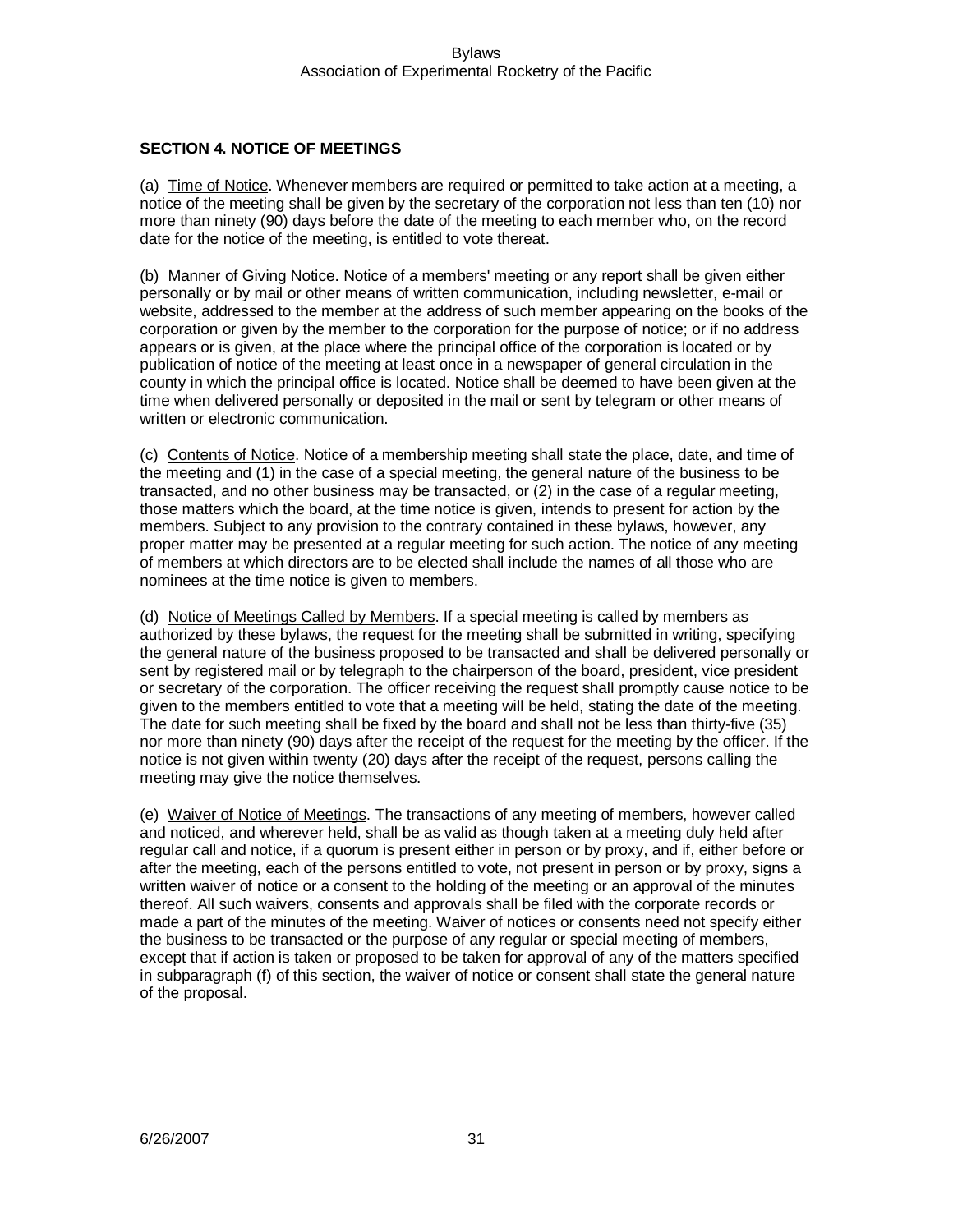# **SECTION 4. NOTICE OF MEETINGS (continued)**

 (f) Special Notice Rules for Approving Certain Proposals. If action is proposed to be taken or is taken with respect to the following proposals, such action shall be invalid unless unanimously approved by those entitled to vote or unless the general nature of the proposal is stated in the notice of meeting or in any written waiver of notice:

- 1. Removal of directors without cause;
- 2. Filling of vacancies on the board by members;
- 3. Amending the articles of incorporation; and
- 4. An election to voluntarily wind up and dissolve the corporation.

## **SECTION 5. QUORUM FOR MEETINGS**

A quorum shall consist of twenty percent (20**%)** of the voting members of the corporation.

The members present at a duly called and held meeting at which a quorum is initially present may continue to do business notwithstanding the loss of a quorum at the meeting due to a withdrawal of members from the meeting provided that any action taken after the loss of a quorum must be approved by at least a majority of the members required to constitute a quorum.

In the absence of a quorum, any meeting of the members may be adjourned from time to time by the vote of a majority of the votes represented in person or by proxy at the meeting, but no other business shall be transacted at such meeting.

When a meeting is adjourned for lack of a sufficient number of members at the meeting or otherwise, it shall not be necessary to give any notice of the time and place of the adjourned meeting or of the business to be transacted at such meeting other than by announcement at the meeting at which the adjournment is taken of the time and place of the adjourned meeting. However, if after the adjournment a new record date is fixed for notice or voting, a notice of the adjourned meeting shall be given to each member who, on the record date for notice of the meeting, is entitled to vote at the meeting. A meeting shall not be adjourned for more than fortyfive (45) days.

Notwithstanding any other provision of this article, if this corporation authorizes members to conduct a meeting with a quorum of less than one-third (1/3) of the voting power, then, if less than one-third (1/3) of the voting power actually attends a regular meeting, in person or by proxy, then no action may be taken on a matter unless the general nature of the matter was stated in the notice of the regular meeting.

## **SECTION 6. MAJORITY ACTION AS MEMBERSHIP ACTION**

Every act or decision done or made by a majority of voting members present in person or by proxy at a duly held meeting at which a quorum is present is the act of the members, unless the law, the articles of incorporation of this corporation, or these bylaws require a greater number.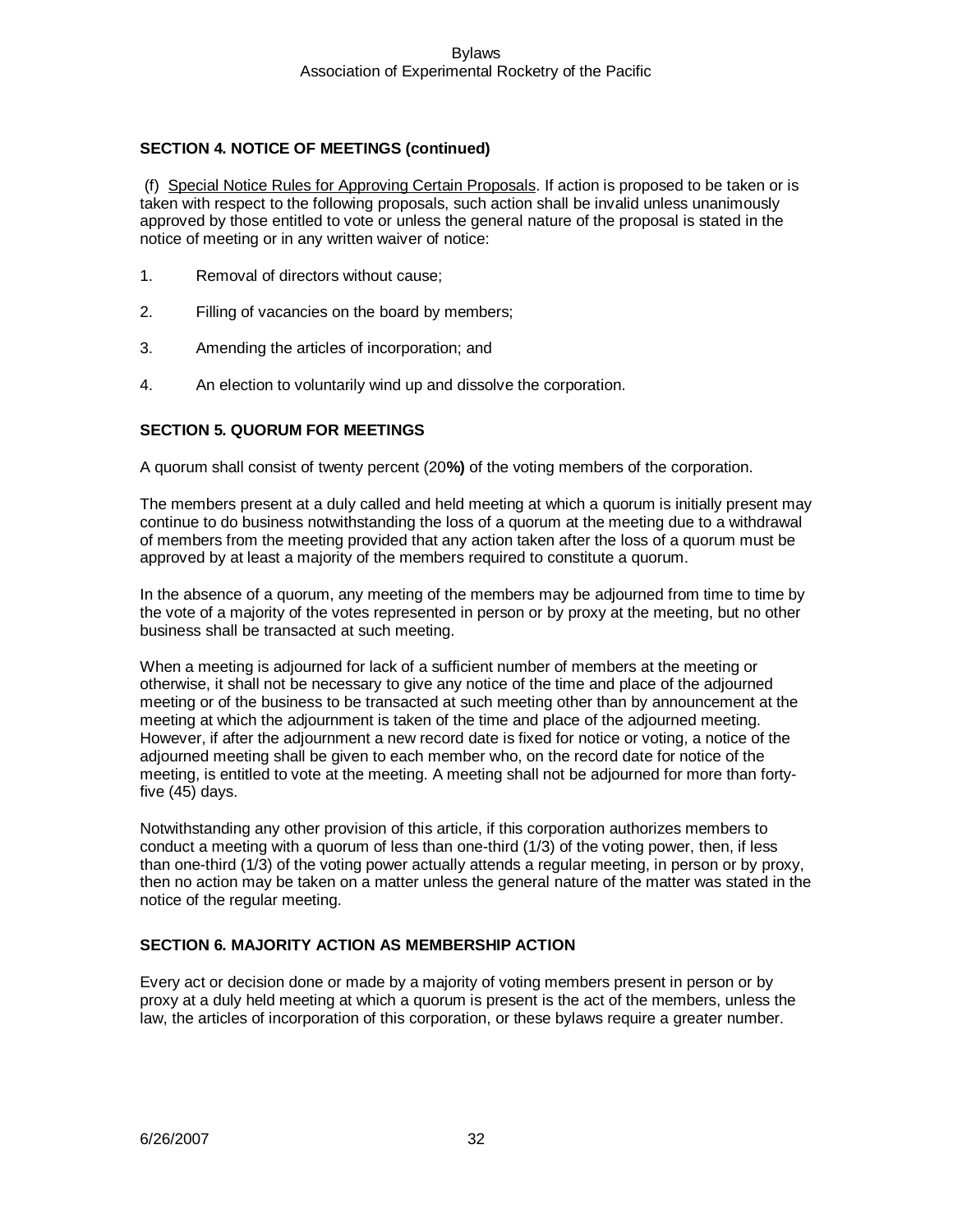# **SECTION 7. VOTING RIGHTS**

Each member eighteen (18) years of age or older as of the originally scheduled date for the vote is entitled to one vote on each matter submitted to a vote by the members. Voting at duly held meetings may be by voice vote. Election of directors, however, shall be by ballot.

## **SECTION 8. PROXY VOTING**

Members shall not be permitted to vote or act by proxy.

## **SECTION 9. CONDUCT OF MEETINGS**

Meetings of members shall be presided over by the chairperson of the board, or, if there is no chairperson, by the president of the corporation or, in his or her absence, by the vice president of the corporation or, in the absence of all of these persons, by a chairperson chosen by a majority of the voting members, present in person or by proxy. The secretary of the corporation shall act as secretary of all meetings of members, provided that, in his or her absence, the presiding officer shall appoint another person to act as secretary of the meeting.

Meetings shall be governed by the current edition of Robert's Rules of Order, Newly Revised, as such rules may be revised from time to time, insofar as such rules are not inconsistent with or in conflict with these bylaws, with the articles of incorporation of this corporation, or with any provision of law.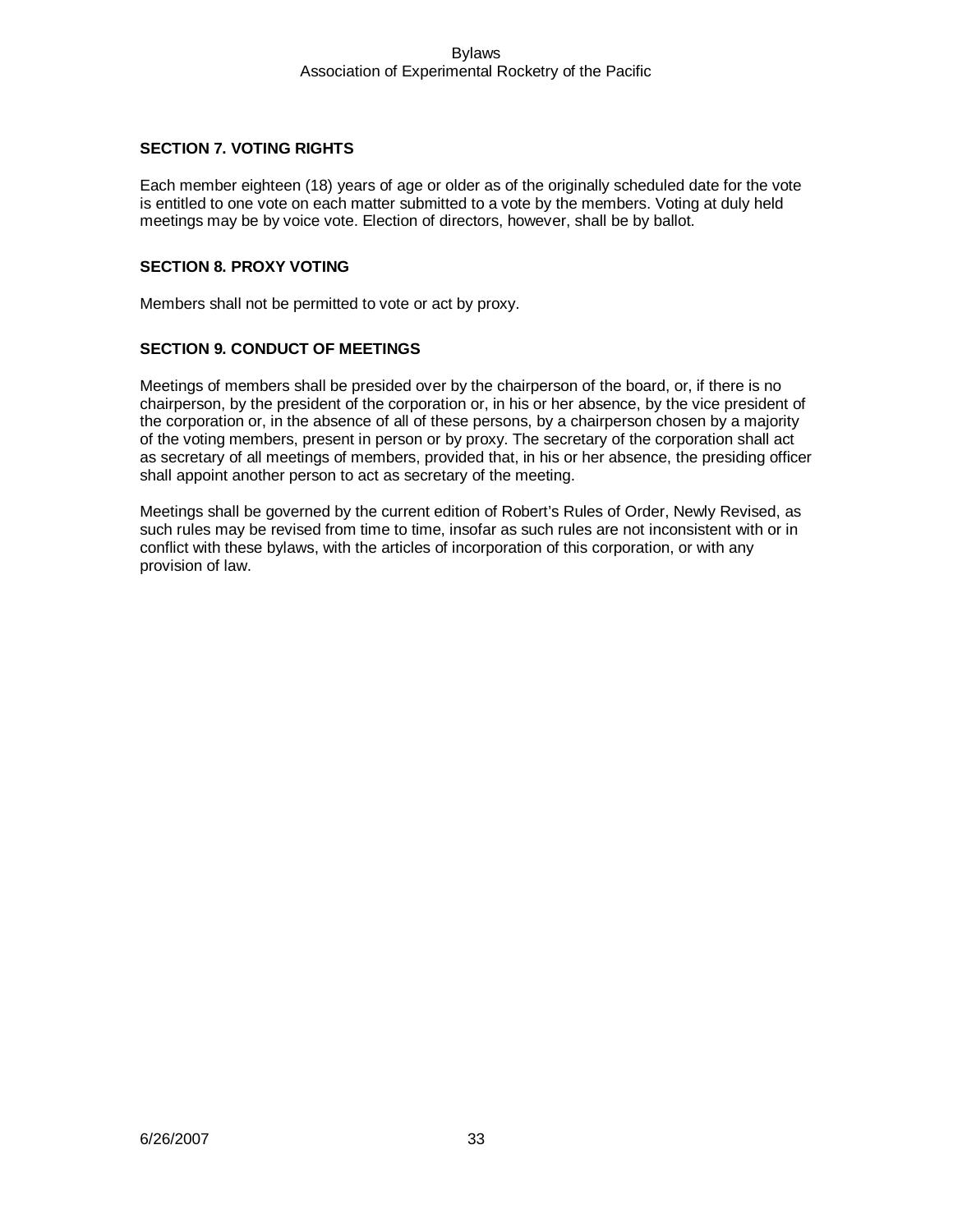# **SECTION 10. ACTION BY WRITTEN BALLOT WITHOUT A MEETING**

Any action which may be taken at any regular or special meeting of members may be taken without a meeting if the corporation distributes a written ballot to each member entitled to vote on the matter. The ballot shall set forth the proposed action, provide an opportunity to specify approval or disapproval of each proposal, provide that where the person solicited specifies a choice with respect to any such proposal the vote shall be cast in accordance therewith, and provide a reasonable time within which to return the ballot to the corporation. Ballots shall be mailed or delivered in the manner required for giving notice of meetings specified in Section 4(b) of this article.

All written ballots shall also indicate the number of responses needed to meet the quorum requirement and, except for ballots soliciting votes for the election of directors, shall state the percentage of approvals necessary to pass the measure submitted. The ballots must specify the time by which they must be received by the corporation in order to be counted.

Approval of action by written ballot shall be valid only when the number of votes cast by ballot within the time period specified equals or exceeds the quorum required to be present at a meeting authorizing the action, and the number of approvals equals or exceeds the number of votes that would be required to approve the action at a meeting at which the total number of votes cast was the same as the number of votes cast by ballot.

Directors may be elected by written ballot. Such ballots for the election of directors shall list the persons nominated at the time the ballots are mailed or delivered. If any such ballots are marked "withhold" or otherwise marked in a manner indicating that the authority to vote for the election of directors is withheld, they shall not be counted as votes either for or against the election of a director.

A written ballot may not be revoked after its receipt by the corporation or its deposit in the mail, whichever occurs first.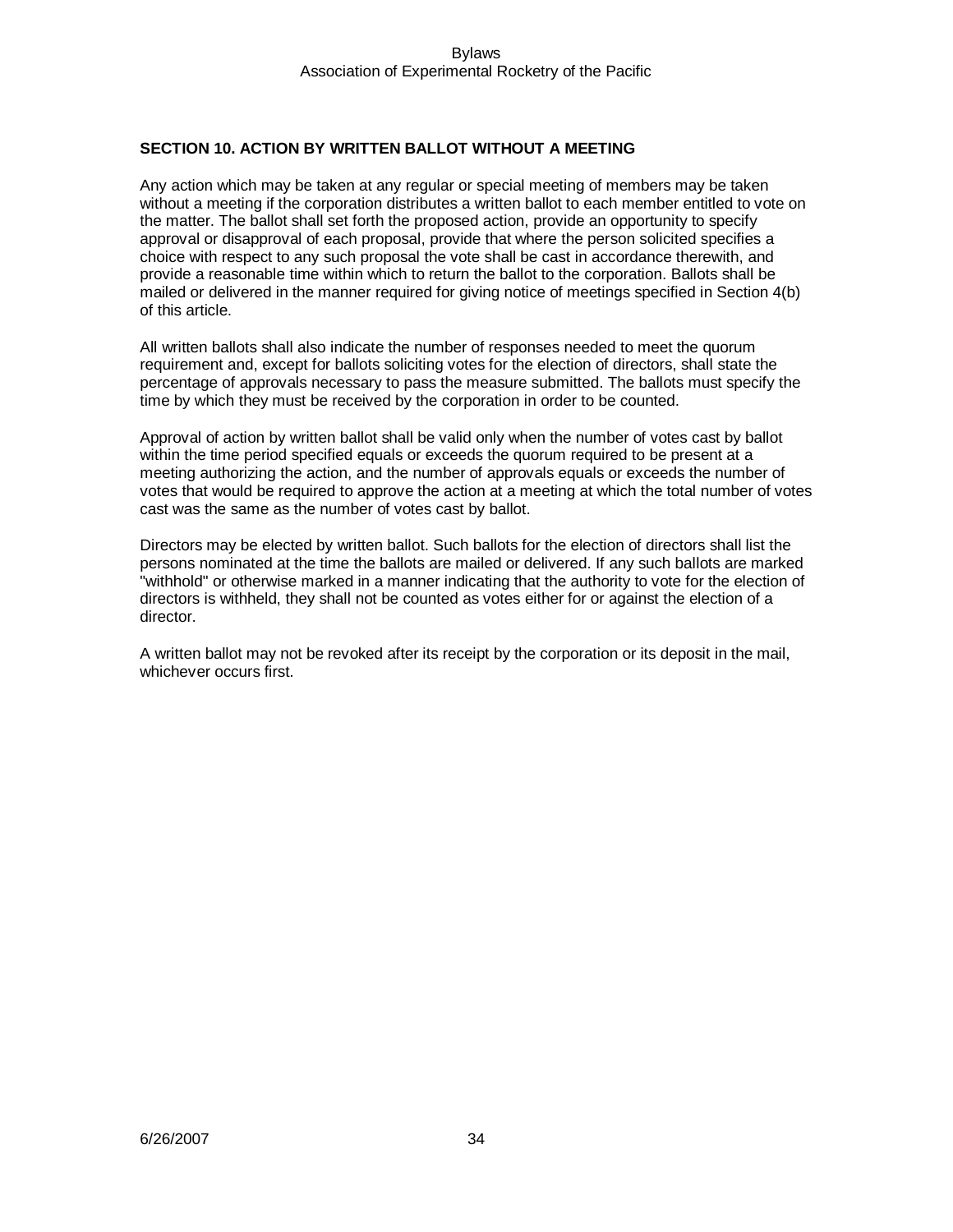## **SECTION 11. REASONABLE NOMINATION AND ELECTION PROCEDURES**

This corporation shall make available to members reasonable nomination and election procedures with respect to the election of directors by members. Such procedures shall be reasonable given the nature, size and operations of the corporation, and shall include:

(a) A reasonable means of nominating persons for election as directors.

(b) A reasonable opportunity for a nominee to communicate to the members the nominee's qualifications and the reasons for the nominee's candidacy.

- (c) A reasonable opportunity for all nominees to solicit votes.
- (d) A reasonable opportunity for all members to choose among the nominees.

Upon the written request by any nominee for election to the board and the payment with such request of the reasonable costs of mailing (including postage), the corporation shall, within ten (10) business days after such request (provided payment has been made) mail to all members or such portion of them that the nominee may reasonably specify, any material which the nominee shall furnish and which is reasonably related to the election, unless the corporation within five (5) business days after the request allows the nominee, at the corporation's option, the right to do either of the following:

- 1. inspect and copy the record of all members' names, addresses and voting rights, at reasonable times, upon five (5) business days' prior written demand upon the corporation, which demand shall state the purpose for which the inspection rights are requested; or
- 2. obtain from the secretary, upon written demand and payment of a reasonable charge, a list of the names, addresses and voting rights of those members entitled to vote for the election of directors, as of the most recent record date for which it has been compiled or as of any date specified by the nominee subsequent to the date of demand.

The demand shall state the purpose for which the list is requested and the membership list shall be made available on or before the later of ten (10) business days after the demand is received or after the date specified therein as the date as of which the list is to be compiled.

If the corporation distributes any written election material soliciting votes for any nominee for director at the corporation's expense, it shall make available, at the corporation's expense, to each other nominee, in or with the same material, the same amount of space that is provided any other nominee, with equal prominence, to be used by the nominee for a purpose reasonably related to the election.

Generally, any person who is qualified to be elected to the board of directors shall be nominated at the annual meeting of members held for the purpose of electing directors by any member present at the meeting in person. However, if the corporation has five hundred (500) or more members, any of the additional nomination procedures specified in subsections (a) and (b) of Section 5221 of the California Nonprofit Public Benefit Corporation Law may be used to nominate persons for election to the board of directors.

If this corporation has five thousand (5,000) or more members, then the nomination and election procedures specified in Section 5522 of the California Nonprofit Corporation Law shall be followed by this corporation in nominating and electing persons to the board of directors.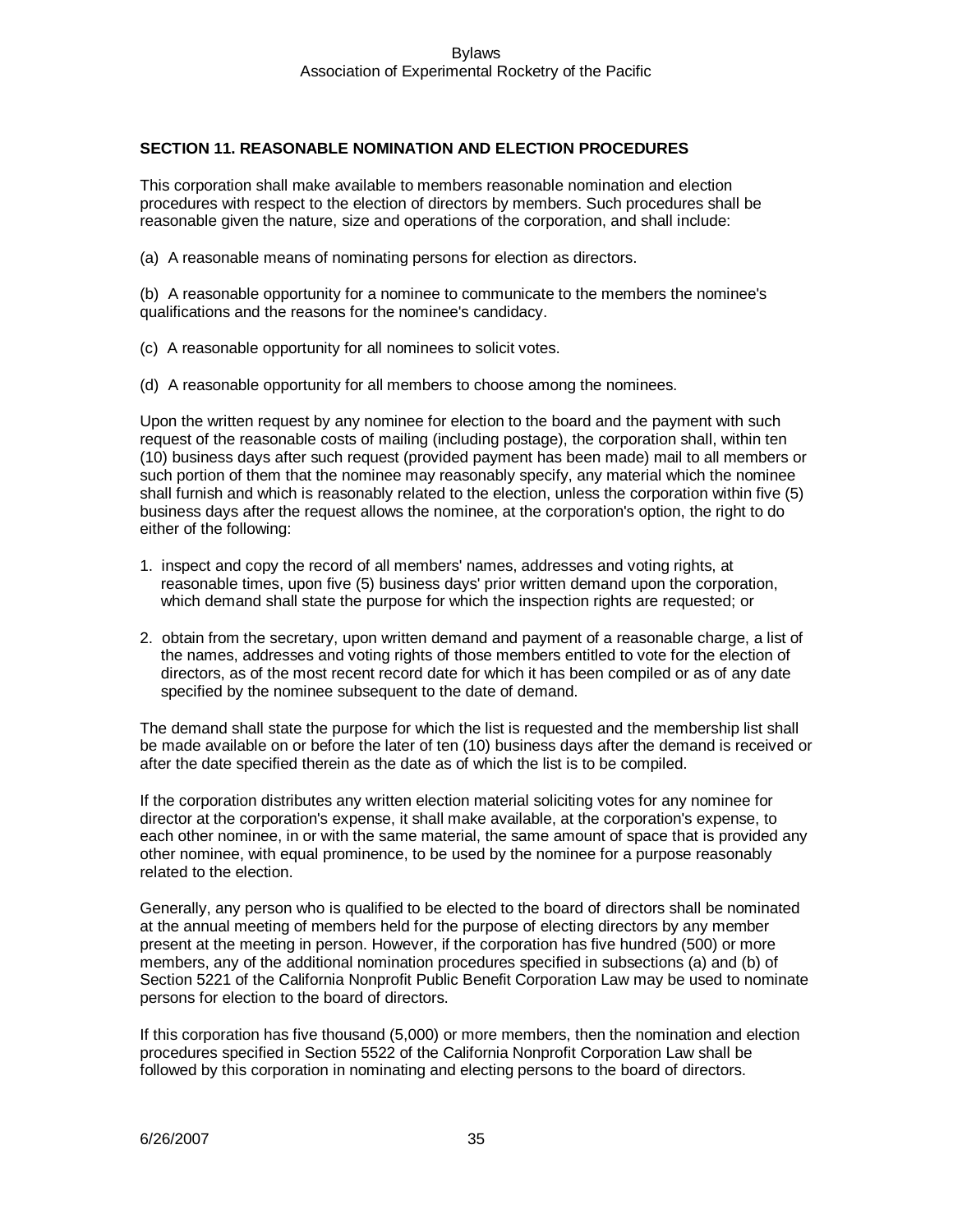# **SECTION 12. ACTION BY UNANIMOUS WRITTEN CONSENT WITHOUT MEETING**

Except as otherwise provided in these bylaws, any action required or permitted to be taken by the members may be taken without a meeting, if all members shall individually or collectively consent in writing to the action. The written consent or consents shall be filed with the minutes of the proceedings of the members. The action by written consent shall have the same force and effect as the unanimous vote of the members.

# **SECTION 13. RECORD DATE FOR MEETINGS**

The record date for purposes of determining the members entitled to notice, voting rights, written ballot rights, or any other right with respect to a meeting of members or any other lawful membership action, shall be fixed pursuant to Section 5611 of the California Nonprofit Public Benefit Corporation Law.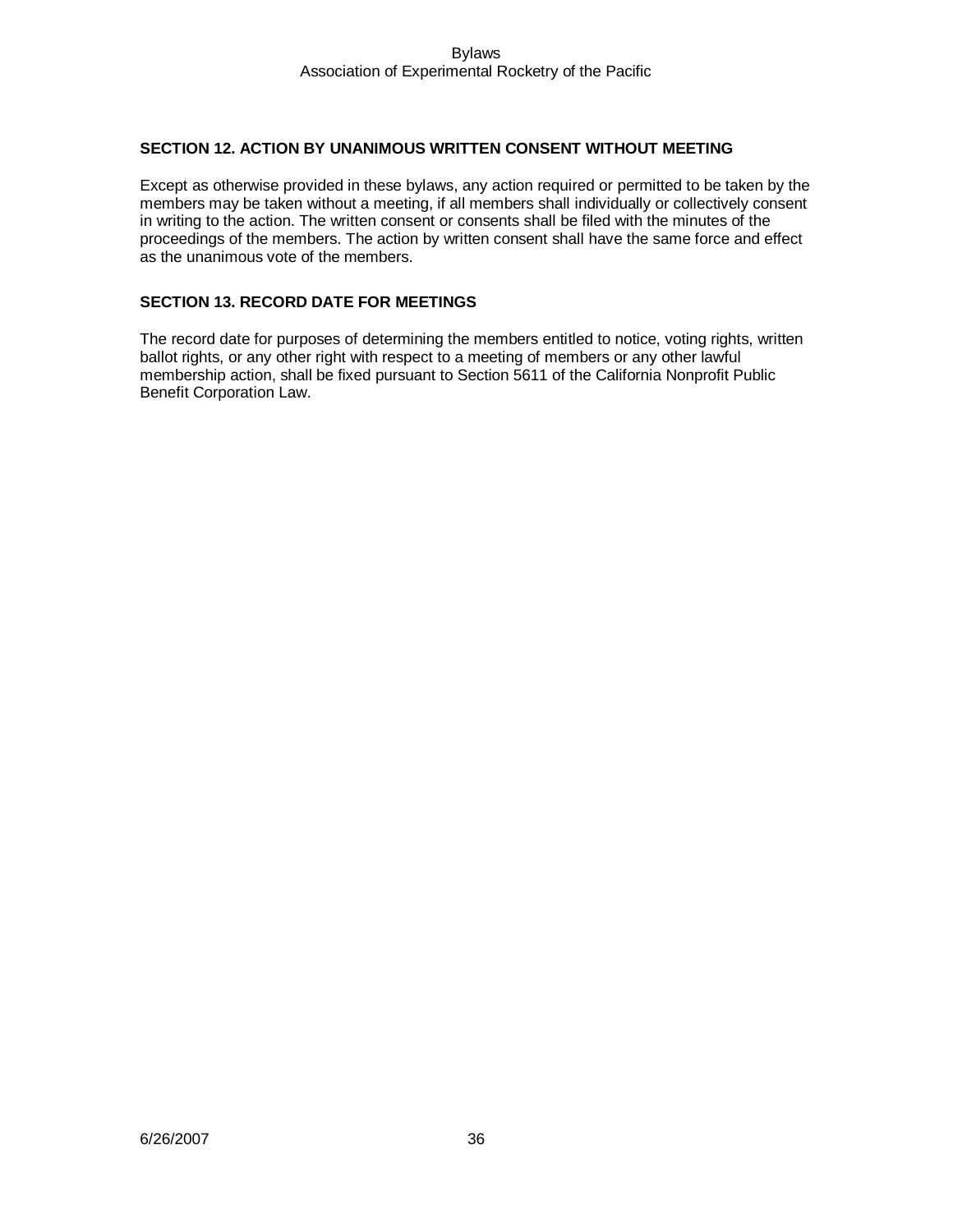# **WRITTEN CONSENT OF DIRECTORS ADOPTING BYLAWS**

We, the undersigned, are all of the persons named as the initial directors in the articles of incorporation of the Association of Experimental Rocketry of the Pacific, a California nonprofit corporation, and, pursuant to the authority granted to the directors by these bylaws to take action by unanimous written consent without a meeting, consent to, and hereby do, adopt the foregoing bylaws, consisting of thirty-seven (37) pages, as the bylaws of this corporation.

Dated: **\_\_\_\_\_\_\_\_\_\_**

\_\_\_\_\_\_\_\_\_\_\_\_\_\_\_\_\_\_\_\_ \_\_\_\_\_\_\_\_\_\_\_\_\_\_\_\_\_\_\_\_ Tony Alcocer, Director **Becky Green**, Director

\_\_\_\_\_\_\_\_\_\_\_\_\_\_\_\_\_\_\_\_ \_\_\_\_\_\_\_\_\_\_\_\_\_\_\_\_\_\_\_\_ Paul Hopkins, Director **Peter Clay, Director** 

\_\_\_\_\_\_\_\_\_\_\_\_\_\_\_\_\_\_\_\_ \_\_\_\_\_\_\_\_\_\_\_\_\_\_\_\_\_\_\_\_ Mike Brest, Director **Ken Biba, Director** Ken Biba, Director

## **CERTIFICATION**

This is to certify that the foregoing is a true and correct copy of the bylaws of the corporation named in the title thereto and that such bylaws were duly adopted by the board of directors of said corporation on the date set forth below.

Dated: \_\_\_\_\_\_\_\_\_\_\_\_\_

**\_\_\_\_\_\_\_\_\_\_\_\_\_**, Secretary

\_\_\_\_\_\_\_\_\_\_\_\_\_\_\_\_\_\_\_\_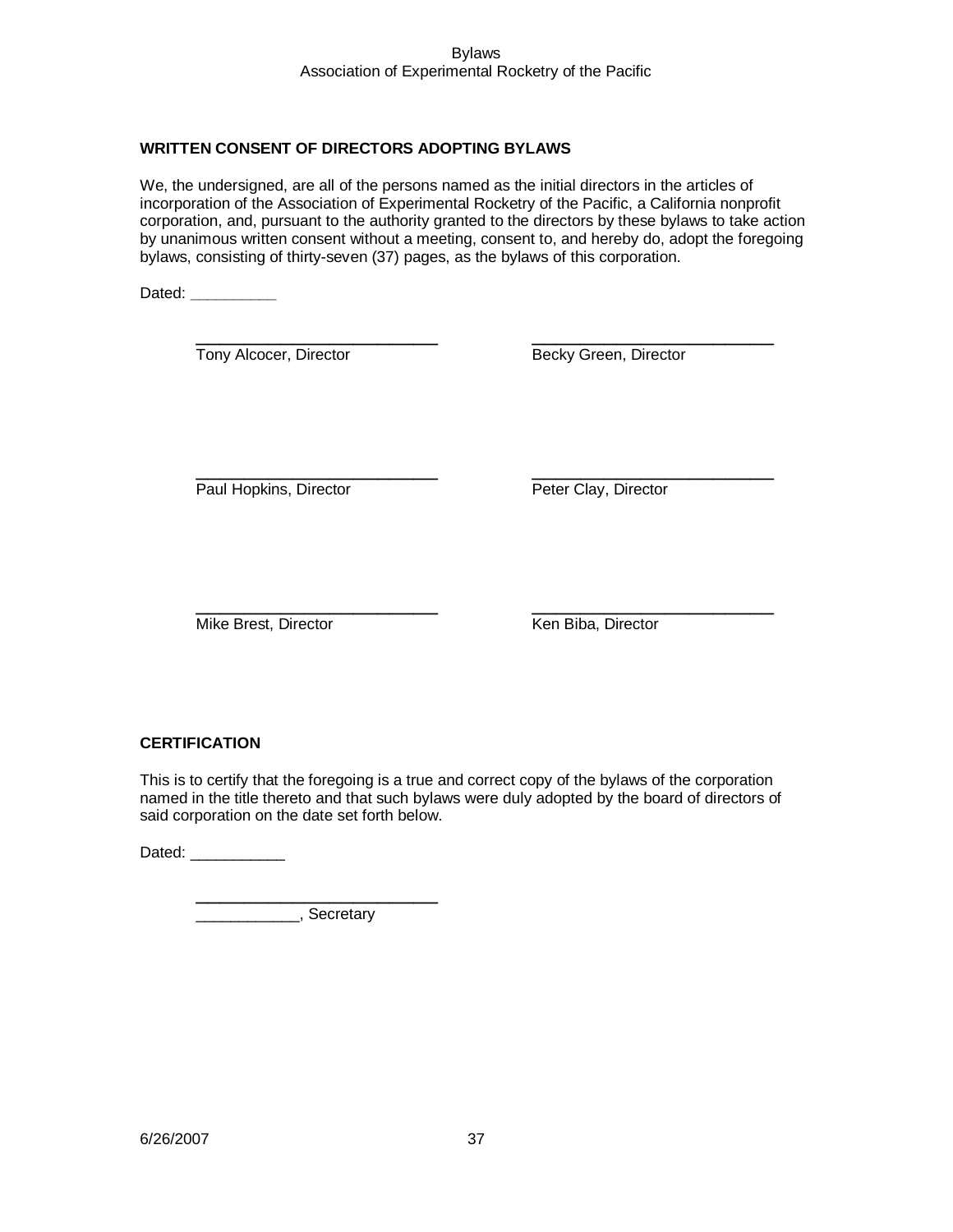**Bytaws** Association of Experimental Rocketry of the Pacific

#### WRITTEN CONSENT OF DIRECTORS ADOPTING BYLAWS

We, the undersigned, are all of the persons named as the initial directors in the articles of incorporation of the Association of Experimental Rocketry of the Pacific, a California nonprofit corporation, and, pursuant to the authority granted to the directors by these bylaws to take action by unanimous written consent without a meeting, consent to, and hereby do, adopt the foregoing bylaws, consisting of thirty-seven (37) pages, as the bylaws of this corporation.

Dated: 9 Avg 1.007

Paul Hopkins, Directo

Mike Brest, Director

โดน, Directoi

Directo

#### **CERTIFICATION**

Ţ

This is to certify that the foregoing is a frus and correct copy of the bylaws of the corporation named in the title thereto and that such by aws were duly adopted by the board of directors of said corporation on the date set forth below,

Dated: 11 Aug 2067

ecretary

Bul N Hopkins

6/26/2007

37